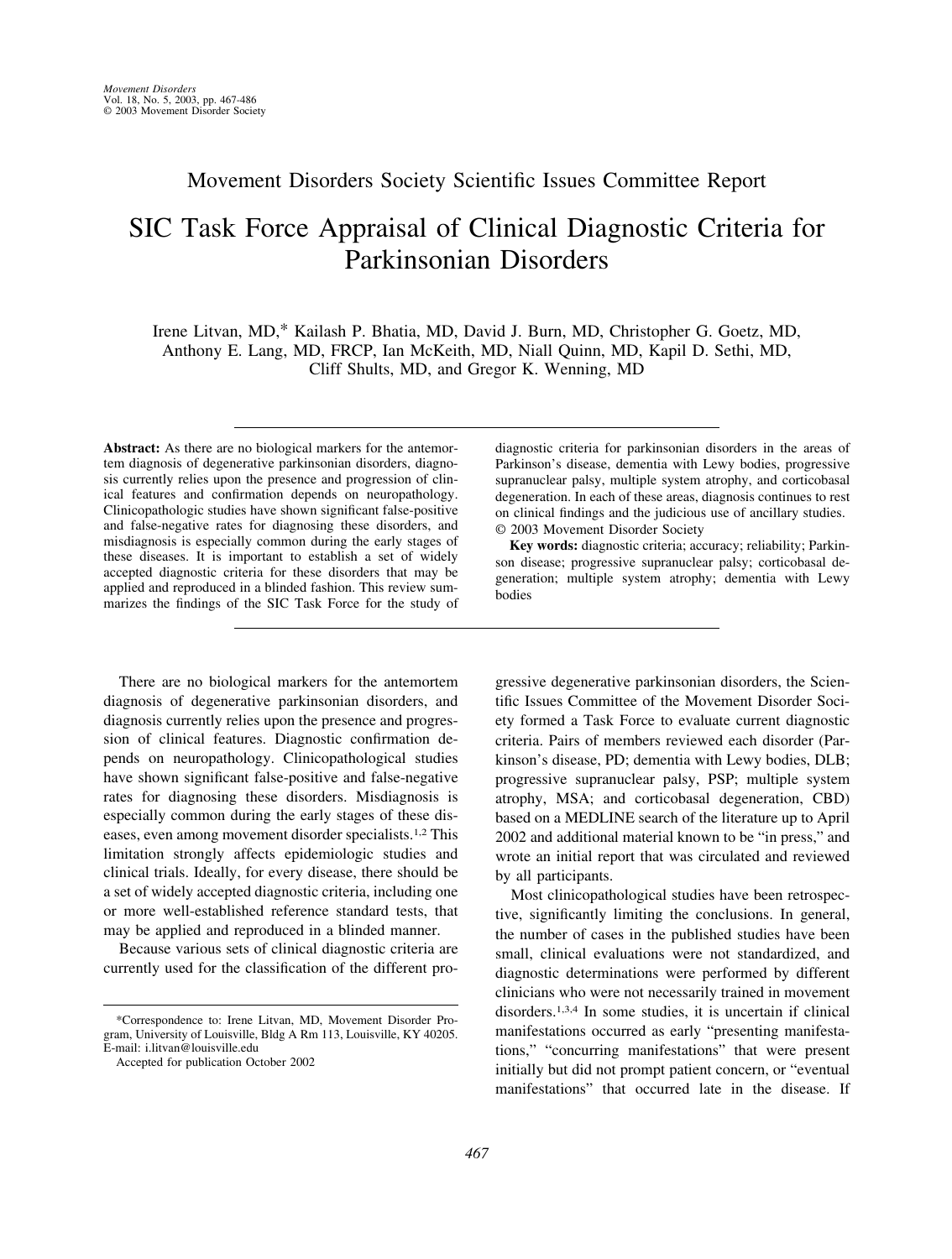"eventual manifestations" are required for diagnosis, these criteria will never be useful to diagnose early cases.

There are inevitable limitations in the statistical validity measures one uses to review these studies. Thus, the positive and negative predictive values are dependent on the prevalence of a disease in the underlying population. It is likely that there are differences in the disease prevalence in clinical practice vs. the populations enriched with atypical parkinsonism that have been assembled for study and summarized in this review. The higher-thanexpected prevalence of atypical parkinsonism in the population studied may overestimate the positive predictive value of the studied diagnostic criteria. Moreover, one should be cautious when comparing positive and negative predictive value results from studies with different underlying disease prevalence. Hence, the sensitivity and specificity may be affected by disease duration, so that these estimates may not perform as well in populations with short disease duration. The current report has been prepared to help clinicians and investigators select the most appropriate set of clinical diagnostic criteria, and to encourage investigators to initiate studies that will address the shortcomings mentioned.

## **PARKINSON'S DISEASE**

## **Existing Diagnostic Criteria: Validity and Reliability Studies**

Several sets of clinical diagnostic criteria for PD have been proposed3,5–7 (see Table 1 for the most commonly

used, but most have not been evaluated for their validity and reliability). Most proposed criteria were based on the authors' experience, but the latest set advanced<sup>5</sup> was based on a literature review. All studies that evaluated the validity of the clinician's judgment as to whether the patient had PD (without established or defined criteria at the start of the study for the diagnosis)<sup>8,9</sup> and those that have tried to define and test the validity of combinations of clinical features required for its diagnosis (Table 2)3,9 have been retrospective.

The first clinicopathological study<sup>7</sup> found that only 69 to 75% of the patients with the autopsy-confirmed diagnosis of PD had at least two of the three cardinal manifestations of PD: tremor, rigidity, and bradykinesia. Furthermore, 20 to 25% of patients who showed two of these cardinal features had a pathological diagnosis other than PD. Even more concerning, 13 to 19% of patients who demonstrated all three cardinal features typically associated with a clinical diagnosis of PD had another pathological diagnosis.

Rajput and colleagues reported autopsy results in 59 patients with parkinsonian syndromes.2 All of these patients had been examined longitudinally by a single neurologist who had based the clinical diagnosis of PD on the presence of two of the three cardinal manifestations mentioned above. These authors excluded postural instability as one of the cardinal manifestations, because it is usually not present in early PD. They also used exclusion criteria that included absence of any identifiable cause of

**TABLE 1.** *UK Parkinson's Disease Society Brain Bank clinical diagnostic criteria*

| Inclusion criteria                                                                                                                                                                                                                                                                                                                              | Exclusion criteria                                                                                                                                                                                                                                                                                                                                                                                                                                                                                                                                                                                                                                                                                  | Supportive criteria                                                                                                                                                                                                                                                                                                                          |
|-------------------------------------------------------------------------------------------------------------------------------------------------------------------------------------------------------------------------------------------------------------------------------------------------------------------------------------------------|-----------------------------------------------------------------------------------------------------------------------------------------------------------------------------------------------------------------------------------------------------------------------------------------------------------------------------------------------------------------------------------------------------------------------------------------------------------------------------------------------------------------------------------------------------------------------------------------------------------------------------------------------------------------------------------------------------|----------------------------------------------------------------------------------------------------------------------------------------------------------------------------------------------------------------------------------------------------------------------------------------------------------------------------------------------|
| Bradykinesia (slowness of initiation of<br>voluntary movement with progressive<br>reduction in speed and amplitude of<br>repetitive actions)<br>And at least one of the following:<br>Muscular rigidity<br>4–6 Hz rest tremor<br>Postural instability not caused by<br>primary visual, vestibular, cerebellar,<br>or proprioceptive dysfunction | History of repeated strokes with stepwise<br>progression of parkinsonian features<br>History of repeated head injury<br>History of definite encephalitis<br>Oculogyric crises<br>Neuroleptic treatment at onset of symptoms<br>More than one affected relative<br>Sustained remission<br>Strictly unilateral features after 3 yr<br>Supranuclear gaze palsy<br>Cerebellar signs<br>Early severe autonomic involvement<br>Early severe dementia with disturbances of<br>memory, language, and praxis<br>Babinski sign<br>Presence of cerebral tumour or<br>communicating hydrocephalus on CT<br>scan<br>Negative response to large doses of<br>levodopa (if malabsorption excluded)<br>MPTP exposure | (Three or more required for diagnosis of definite)<br>PD)<br>Unilateral onset<br>Rest tremor present<br>Progressive disorder<br>Persistent asymmetry affecting side of onset most<br>Excellent response $(70-100\%)$ to levodopa<br>Severe levodopa-induced chorea<br>Levodopa response for 5 yr or more<br>Clinical course of 10 yr or more |

UK, United Kingdom; PD, Parkinson's disease; CT, computed tomography.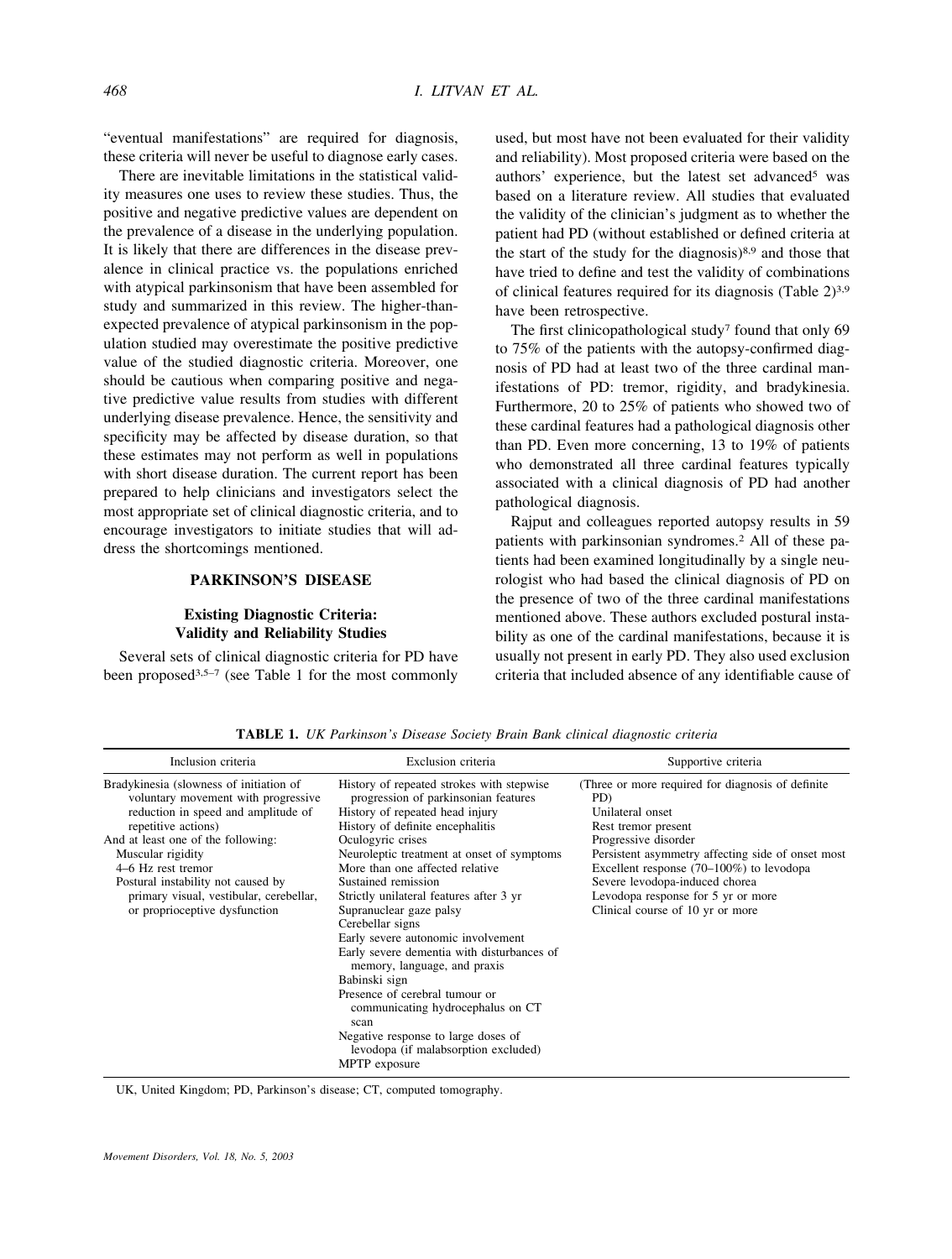| Reference                  | PD cases/all<br>cases | Diagnostic criteria                                                                               | Sens. | Spec. | <b>PPV</b> | <b>NPV</b> | Comments and recommendation                                                                  |
|----------------------------|-----------------------|---------------------------------------------------------------------------------------------------|-------|-------|------------|------------|----------------------------------------------------------------------------------------------|
| Ward and Gibb7             | 24/34                 | 2 of 3 of T, B, R                                                                                 | 75    | 40    |            |            | Details poor                                                                                 |
|                            |                       | 3 of 3 of T, B, R                                                                                 | 67    | 14    |            |            | Details poor                                                                                 |
| Hughes et al. <sup>8</sup> | 76/100                | 2 of 3 of T, B, R                                                                                 | 99    | 8     | 77         | 67         | Retrospective                                                                                |
|                            |                       | 3 of 3 of T, B, R                                                                                 | 65    | 71    | 88         | 40         | Retrospective                                                                                |
|                            |                       | Asymmetrical onset and no<br>atypical features                                                    | 75    | 75    | 90         | 49         | Retrospective                                                                                |
|                            |                       | As above & no etiology for<br>another disorder                                                    | 68    | 83    | 93         | 45         | Retrospective                                                                                |
|                            |                       | Marked response to<br>levodopa                                                                    | 79    | 33    | 78         | 35         | Retrospective                                                                                |
|                            |                       | Presence of dyskinesia or<br>fluctuations                                                         | 66    | 52    | 83         | 31         | Retrospective                                                                                |
| Litvan et al. <sup>9</sup> | 15/105                | Neurologist judgment                                                                              | 73    | 86    | 46         | 95         | Retrospective; mean values of 6<br>raters analyzing 105 clinical<br>vignettes at first visit |
|                            |                       | Primary neurologist dx                                                                            | 93    | 77    | 40         |            | Diagnosis made at first visit                                                                |
|                            |                       | Levodopa-induced<br>dyskinesias;<br>asymmetrical limb<br>rigidity                                 |       |       | 86         | 89         | Predictors found in logistic<br>regression analysis                                          |
|                            |                       | Unilateral tremor at onset;<br>excellent levodopa<br>response                                     |       |       | 88         | 87         | Using the data collected by 6<br>raters on the same 105 cases                                |
|                            |                       | Unilateral tremor at onset;<br>levodopa-induced<br>dyskinesias                                    |       |       | 88         | 90         |                                                                                              |
|                            |                       | Rest tremor; no pyramidal<br>signs; excellent levodopa<br>response                                |       |       | 88         | 91         |                                                                                              |
|                            |                       | Asymmetrical limb rigidity;<br>rest tremor                                                        |       |       | 81         | 91         |                                                                                              |
|                            |                       | Asymmetrical limb rigidity;<br>no oculomotor signs;<br>moderate to excellent<br>levodopa response |       |       | 86         | 89         |                                                                                              |

**TABLE 2.** *Accuracy of predictors of Parkinson's disease*

Superscript numbers correspond to the list of References.

Validity values are given as percentages.

T, tremor; B, bradykinesia; R, rigidity; Sens., sensitivity; Spec., specificity; PPV, positive predictive value; NPV, negative predictive value; dx, diagnosis.

parkinsonism or other central nervous system lesions. After a long-term follow-up period, the clinical diagnosis of PD was retained in 41 of 59 patients. However, only 31 of 41 (75%) patients with clinically determined PD showed histopathological signs of PD at autopsy examination.

A third series was composed of 100 patients with a clinical diagnosis of PD, who had been examined during their life by different neurologists using poorly defined diagnostic criteria. When autopsies were performed (mean interval between symptom onset and autopsy 11.9 years),8 PD was found in 76 patients. The authors reviewed the charts of these patients and then applied the accepted UK Parkinson's Disease Society Brain Bank (UK PDSBB) clinical criteria for PD requiring bradykinesia and at least one other feature, including rigidity; resting tremor; or postural instability and focusing on

clinical progression, asymmetry of onset, and levodopa response. Sixteen additional exclusion criteria were also applied (Table 1). With the application of these diagnostic criteria, 89 of the original 100 patients were considered to have PD, but, again, only 73 (82%) were confirmed to have PD at autopsy. When the authors reexamined the patients with all three cardinal features (excluding the postural instability), only 65% of patients with an autopsy diagnosis of PD fit this clinical category.<sup>8</sup> These investigators have since studied the accuracy of the clinical diagnosis of PD in 100 consecutive patients that came to neuropathological examination.10 Ninety fulfilled pathological criteria for PD. Ten were misdiagnosed: MSA (six), PSP (two), postencephalitic parkinsonism (one), and vascular parkinsonism (one). They next examined the accuracy of diagnosis of parkinsonian disorders in a specialist movement disorders service.10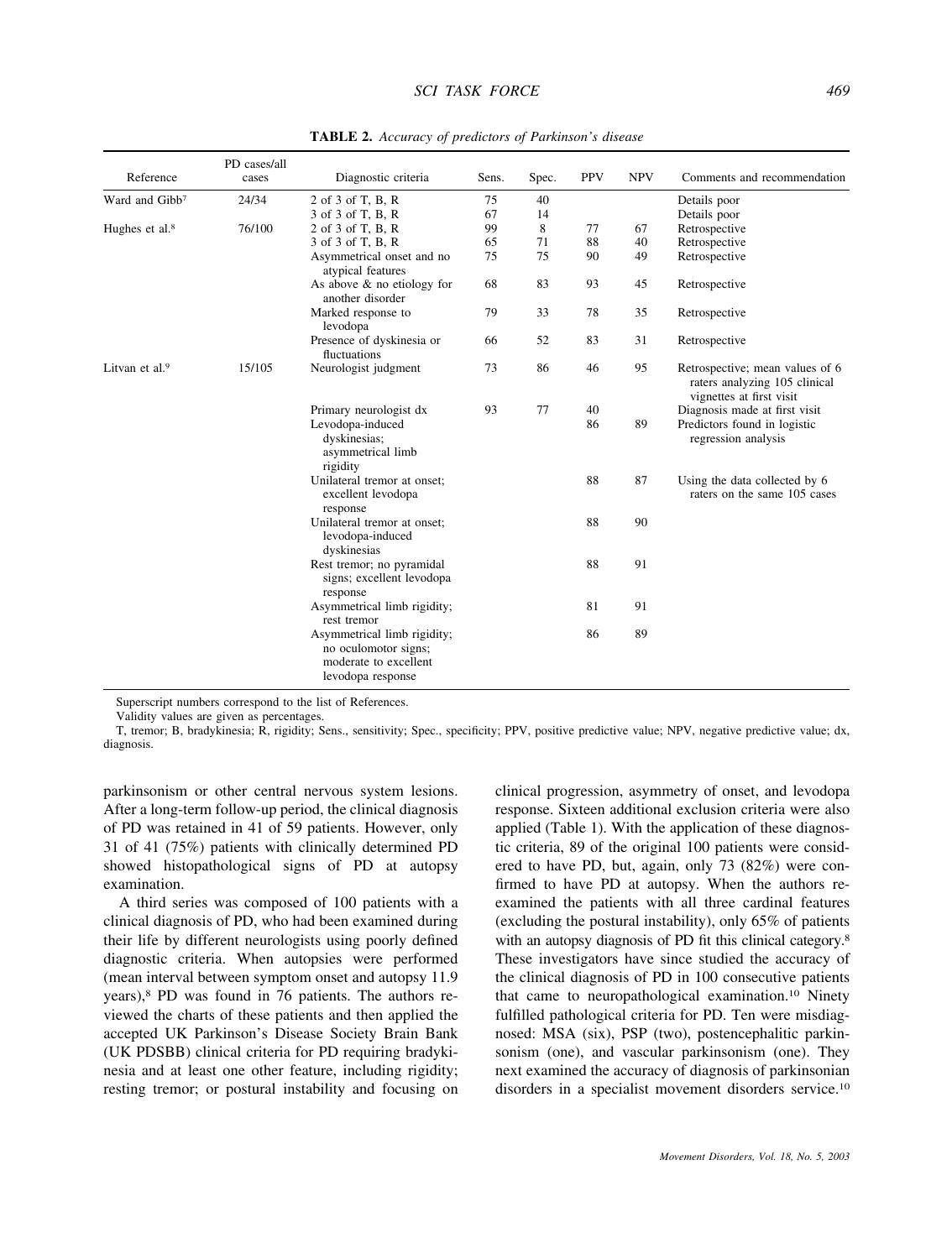They reviewed the clinical and pathological features of 143 cases of parkinsonism,<sup>11</sup> likely including many of the patients previously reported.10 They found a surprisingly high positive predictive value (98.6%) of clinical diagnosis of PD among the specialists. In fact, only 1 of 73 patients diagnosed with PD during life was found to have an alternate diagnosis. This study demonstrated that the clinical diagnostic accuracy of PD could be improved by using stringent criteria. Whereas the criteria of UK PDSBB, Calne and coworkers, and Gelb and colleagues were evaluated in this series, the assessment of their validity is limited due the inclusion of only a few non-PD patients.

A particularly large series of 580 patients with clinically determined PD had autopsies performed, and pathological confirmation occurred in 489 (84%).<sup>12</sup> The clinical diagnostic criteria used to arrive at this high diagnostic accuracy were not specified.

Litvan and coworkers reported a study to help formulate criteria to differentiate PD from DLB.9 Six raters, who were unaware of the neuropathological diagnoses, analyzed 105 clinical vignettes corresponding to 15 cases of PD and 90 patients with other disorders (including DLB). All diagnoses were established through autopsy.9 Group inter-rater reliability for the diagnosis of PD was moderate at the first visit (median 36 months from symptom onset;  $\kappa = 0.54$ ) and substantial at the last visit ( $\kappa =$ 0.64). Median sensitivity for the first visit diagnosis of PD was 73.3% and 80.0% at the last visit and median specificity increased from 85.6% to 92.2% from the first to last visit. Among primary neurologists, the sensitivity for the diagnosis of PD at both visits was high (93.3%) but the specificity was lower. At both visits, false-negative diagnoses were uncommon. Closer examination of the PD cases misdiagnosed by at least three raters at the first visit revealed that these were complicated cases. False-positive misdiagnoses were numerous and primarily involved DLB, MSA, and PSP.

The investigators also examined the best predictive diagnostic variables for PD compared to the other diagnoses. Asymmetrical parkinsonism (tremor or rigidity) and levodopa response (moderate to excellent response or levodopa-induced dyskinesias) were the most important discriminative features suggestive of PD. Other significant predictors were rest tremor and the absence of pyramidal or oculomotor signs.

#### **Recent Developments and Future Objectives**

Clinicopathological studies are needed to validate the proposed clinical diagnostic criteria for PD. However, these studies are difficult to conduct when there are no universally accepted neuropathological criteria for PD.

The identification of three genes, i.e.,  $\alpha$ -synuclein, Parkin, and ubiquitin C-terminal hydrolase L1, and several additional loci associated with inherited forms of levodopa-responsive PD has confirmed that PD is not a single disorder and has questioned its definition. Lewy bodies, even in sporadic PD, contain these three gene products, with particularly abundant amounts of fibrillar alphasynuclein. Mutations in the parkin gene, a common cause of PD in patients with very early onset parkinsonism, present with nigral degeneration that it is not accompanied by Lewy-body formation.13–15 It is debatable whether the inherited forms of levodopa-responsive PD, known to be clinically identical to Lewy body PD, should be included in the neuropathological definition of PD. In some ways, all the accuracy studies reported are flawed, as there are no accepted neuropathological criteria for PD. The lack of accepted neuropathological criteria influences the interpretation of the literature. For example, if we now accept that Parkin is a genetic form of PD, and if the tangle of cases by Rajput and coworkers<sup>2</sup> are Parkin cases, as they may well be, then the diagnostic inaccuracy reported by them was overestimated.

Simultaneously obtained structural and functional neuroimaging may further increase the sensitivity and specificity of these criteria. With the advent of more sophisticated, computer-based measurement techniques, quantification of clinical features like rigidity, tremor, bradykinesia, and dyskinesia may be possible. Standardization of pharmacological response testing is essential to large population-based studies, and repetitive testing will define clinical response thresholds and sustained responses that may be important for diagnostic accuracy. Of course, continued focus on the identification of an accurate biological marker of PD is paramount to the ultimate goal of early disease detection.

#### **DEMENTIA WITH LEWY BODIES**

## **Existing Diagnostic Criteria: Validity and Reliability Studies**

Diagnostic criteria for DLB would ideally pass at least two tests. First, the criteria must distinguish DLB from other dementia types, notably Alzheimer's disease (AD) and vascular dementia (VaD), the two most common differential diagnoses in elderly patients with cognitive failure. Second, and more challenging, the criteria must distinguish between DLB and other parkinsonian disorders associated with cognitive and/or psychiatric disorders such as PD later complicated by dementia (PDD) or, less commonly, atypical parkinsonian syndromes, including PSP and CBD. Third, because PD, PDD, and DLB share many clinical and pathological features, it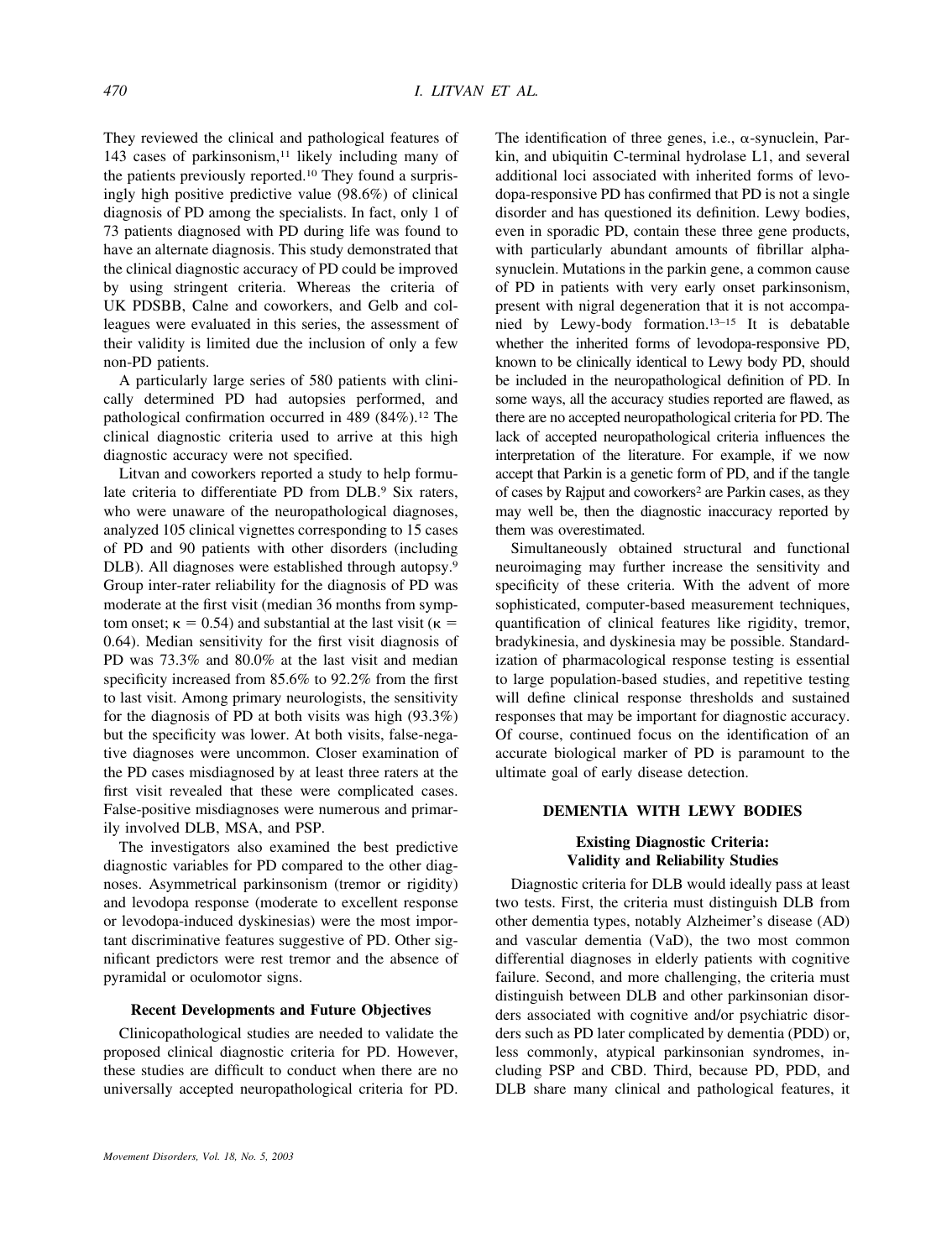remains controversial whether they are distinct neurological diseases or different clinical presentations of the same neurological disorder. More importantly, although there are guidelines to evaluate Lewy body pathology,<sup>16</sup> neuropathological criteria for DLB still need to be defined and validated.

To date, five sets of diagnostic criteria have been proposed to assist clinicians in making an accurate diagnosis of DLB (Table 3).17–21 The criteria have been derived mainly from the extensive clinical experience of the authors. The most rigorous approach led to the formation of the Consensus diagnostic criteria for DLB that were published in 1996.16 The term DLB was adopted by the DLB Consensus Conference to include all previous appellations, including Lewy body variant of AD,<sup>22</sup> senile dementia of Lewy type,<sup>23</sup> and Lewy body dementia.24 The focus of the new consensus criteria was to address the objective of distinguishing DLB from other types of dementia. To this end, operationalized criteria<sup>16</sup> were refined by a group of experts with extensive experience in DLB, AD, PD, and PDD to produce mandatory

| <b>TABLE 3.</b> Published diagnostic criteria for dementia with |  |
|-----------------------------------------------------------------|--|
| Lewy bodies                                                     |  |

| Reference                                                          | Year | Derivation and use                                                                                                                                                                                                                     |
|--------------------------------------------------------------------|------|----------------------------------------------------------------------------------------------------------------------------------------------------------------------------------------------------------------------------------------|
| Byrne et al. <sup>24</sup>                                         | 1991 | Criteria divided into probable and<br>possible, parkinsonism<br>mandatory, PDD included as a<br>subtype of DLB                                                                                                                         |
| McKeith et al. <sup>23</sup>                                       | 1992 | Retrospectively derived from<br>review of 21 pathologically<br>confirmed cases. Fluctuating<br>cognition and 1 of 3 of visual<br>hallucinations, parkinsonism,<br>and repeated falls, or<br>disturbances of consciousness              |
| CERAD criteria<br>Hulette et al. <sup>141</sup>                    | 1995 | 2 of 3 of delusions or<br>hallucinations, parkinsonism,<br>and unexplained falls or<br>changes in consciousness                                                                                                                        |
| Refined 1992<br>Consensus Criteria<br>McKeith et al. <sup>16</sup> | 1996 | Require cognitive impairment<br>with attentional and<br>visuospatial deficits and 2 of 3<br>(probable DLB) 1 of 3<br>(possible DLB) of fluctuating<br>cognition, visual hallucinations,<br>or parkinsonism                             |
| Luis et al. <sup>29</sup>                                          | 1999 | Empirically derived from review<br>of 35 pathologically confirmed<br>cases; 3 diagnostic categories<br>$(A, B, C)$ requiring 1, 2, or 3<br>of hallucinations, unspecified<br>parkinsonism, fluctuating<br>course, or rapid progression |

Superscript numbers correspond to the list of References.

PDD, Parkinsonism disease and dementia; DLB, dementia with Lewy bodies.

inclusion and exclusion criteria, as well as supportive criteria (Table 4).

Nine published studies $9,25-32$  have reported the diagnostic accuracy of the proposed Consensus diagnostic criteria—these form the basis for the present report. Studies were included (Table 5) if they assessed the diagnostic accuracy of Consensus criteria for possible and/or probable DLB, had pathological confirmation of diagnosis (including multiple cortical LB), and had been published in a journal listed by Medline. All of the selected studies compared DLB to other types of dementia, including AD or VaD. Six of the nine studies were retrospective (i.e., case reports of patients with already established autopsy diagnoses) and were usually reviewed by several independent assessors of varying experience. Only two studies<sup>27,30</sup> with subsequent postmortem examination, categorized diagnoses during the patient's lifetime using agreement of experienced clinicians as the entry criterion.

A total of 135 pathologically confirmed DLB cases have been compared with 350 non-DLB cases. Considering all studies together, the sensitivity of a diagnosis of probable DLB varies from 0 to 83% (mean, 49%), specificity 79 to 100% (92%), positive predictive value (PPV) 48 to 100% (77%), and negative predictive value 43 to 100% (NPV) (80%). The study by Lopez and colleagues28 is notable in that none of the four clinical raters ever diagnosed probable DLB in a sample of 40 dementia cases, 8 of whom had autopsy-confirmed LB pathology. This result is clearly at odds with the other reports, and the zero value for sensitivity substantially reduces the overall mean value. The first study to have prospectively applied Consensus criteria and then followed patients to autopsy, reports the highest levels of diagnostic accuracy to date.30 False-negative diagnoses of DLB were associated with additional comorbidity, particularly evidence of cerebrovascular disease from the clinical history, examination, or neuroimaging. In contrast, a more recent prospective study performed at a dedicated AD research center, reported that only 23% of cases with cortical Lewy body pathology had a antemortem diagnosis of probable DLB.27 This low sensitivity, in part, may be because a high proportion (50%) of all demented cases reaching autopsy had "cortical LB" in structures, including amygdala, which may accumulate LB in late stage AD, but which were not specified in the pathological consensus criteria for DLB. There is general agreement, however, that DLB is harder to recognize clinically as the burden of Alzheimer pathology increases.

Sensitivity of a diagnosis of possible DLB is greater than that of probable DLB; however, there is also considerable loss of specificity as shown by Verghese and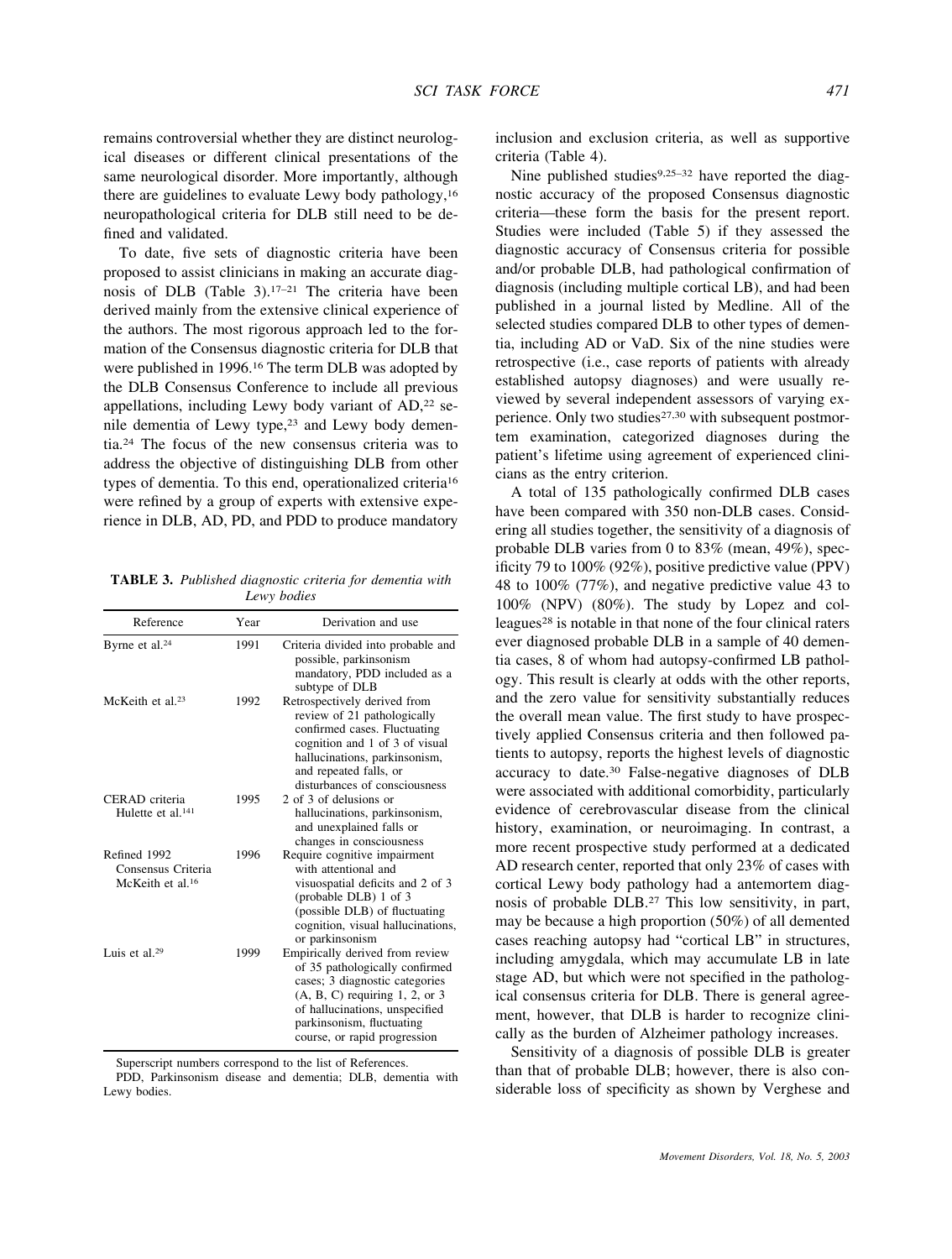|                      |                                                                                                                                                                                                                                                                                                                                                                                                                                                                                                                                                                                 |                                                                                                                                           | Supportive criteria                                                                                                                                                 |
|----------------------|---------------------------------------------------------------------------------------------------------------------------------------------------------------------------------------------------------------------------------------------------------------------------------------------------------------------------------------------------------------------------------------------------------------------------------------------------------------------------------------------------------------------------------------------------------------------------------|-------------------------------------------------------------------------------------------------------------------------------------------|---------------------------------------------------------------------------------------------------------------------------------------------------------------------|
| Possible             | Progressive cognitive decline of sufficient<br>magnitude to interfere with normal social<br>or occupational function. Prominent or<br>persistent memory impairment may not<br>necessarily occur in the early stages but is<br>usually evident with progression. Deficits<br>on tests of attention and of frontal-<br>subcortical skills and visuospatial ability<br>may be especially prominent<br>One of three core features:<br>(a) Fluctuating cognition with pronounced<br>variations in attention and alertness<br>(b) Recurrent visual hallucinations<br>(c) parkinsonism | For possible and probable:<br>Stroke disease or evidence of any<br>other brain disorder sufficient to<br>account for the clinical picture | Repeated falls, syncope, transient loss<br>of consciousness, neuroleptic<br>sensitivity, systematized delusions,<br>hallucinations in other modalities <sup>a</sup> |
| Probable<br>Definite | Possible criteria plus one core feature<br>Autopsy confirmation                                                                                                                                                                                                                                                                                                                                                                                                                                                                                                                 |                                                                                                                                           |                                                                                                                                                                     |

**TABLE 4.** *Consensus criteria for the clinical diagnosis of probable and possible dementia with Lewy bodies (16)*

<sup>a</sup>Depression and rapid eye movement sleep behavior disorder have since been suggested as additional supportive features.<sup>35</sup>

| Reference                     | DLB cases/all<br>cases                    | Diag.<br>criteria  | Sens.           | Spec.             | <b>PPV</b>         | <b>NPV</b> | к                                      | Comments and<br>recommendations                                                                                   |
|-------------------------------|-------------------------------------------|--------------------|-----------------|-------------------|--------------------|------------|----------------------------------------|-------------------------------------------------------------------------------------------------------------------|
| Mega et al. <sup>31</sup>     | 4 DLB/24<br>AD                            | Prob.              | 75              | 79                | 100                | 93         | $F = 0.25$<br>$H = 0.59$               | Retrospective; suggest 4 of 6 of<br>H, C, R, B, N, Fl                                                             |
| Litvan et al. <sup>9</sup>    | 14 DLB/105<br>PD, PSP,<br>MSA,<br>CBD, AD | Poss.<br>a         | <b>NA</b><br>18 | NA<br>99          | NA<br>75           | NA<br>89   | $P = 0.46$<br>$0.19 - 0.38$            | Retrospective; no formal<br>criteria for DLB used:<br>comparison mainly with<br>movement disorder patients        |
| Holmes et al. <sup>26</sup>   | 9 DLB/80<br>AD, VaD                       | Prob.<br>Poss      | 22<br><b>NA</b> | 1.00<br>NA        | 100<br>NA          | 91<br>NA   | NA                                     | Retrospective; no specific recs.;<br>mixed pathology cases<br>hardest to diagnose                                 |
| Luis et al. <sup>29</sup>     | 35 DLB/56<br>AD                           | Prob.<br><b>NA</b> | 57<br>NA        | 90<br>NA          | 91<br>NA           | 56<br>NA   | $F = 0.30$<br>$H = 0.91$<br>$P = 0.61$ | Retrospective; suggest H, P, Fl,<br>and rapid progression                                                         |
| Verghese et al. <sup>32</sup> | 18 DLB/94<br>AD                           | Prob.              | 61              | 84                | 48                 | 90         | $F = 0.57$<br>$H = 0.87$               | Retrospective; suggest 3 of 6 of<br>$P$ , Fl, H, N, D and F                                                       |
| Lopez et al. <sup>28</sup>    | 8/40                                      | Poss.              | 89<br>$\Omega$  | 28<br>100         | 23<br>$\mathbf{0}$ | 91<br>80   | $P = 0.90$                             | Retrospective; probable DLB<br>not diagnosed once by team<br>of 4 raters; no specific recs.                       |
| Hohl et al. $25$              | 5 DLB/10<br>AD                            | Prob.<br>Poss.     | 100<br>100      | 8<br>$\mathbf{0}$ | 83<br><b>NA</b>    | 100<br>NA  | <b>NA</b>                              | Consensus criteria applied<br>retrospectively; clinician<br>diagnosis without Consensus<br>criteria had PPV of 50 |
| McKeith et al. <sup>30</sup>  | 29 DLB/50<br>AD, VaD                      | Prob.<br>Poss.     | 83<br><b>NA</b> | 95<br>NA          | 96<br>NA           | 80<br>NA   | <b>NA</b>                              | Prospective; false negatives<br>associated with comorbid<br>pathology                                             |
| Lopez et al. <sup>27</sup>    | 13 DLB/26<br>AD                           | Prob.<br>Poss.     | 23<br><b>NA</b> | 100<br>NA         | 100<br>NA          | 43<br>NA   |                                        | Prospective, met NINCDS-<br>ADRDA criteria for AD,<br>only 4 of them met DLB<br>criteria                          |

**TABLE 5.** *Validity and reliability of consensus criteria for dementia with Lewy bodies*

Validity values are given in percentages. Superscript numbers correspond to the list of References.

DLB, dementia with Lewy bodies; AD, Alzheimer disease; PD, Parkinson's disease; PSP, progressive supranuclear palsy; MSA, multiple system atrophy; CBD, corticobasal degeneration; VaD, vascular dementia; Sens., sensitivity; Spec., specificity; PPV, positive predictive value; NPV, negative predictive value; k, kappa statistic (inter-rater reliability); Prob., probable; Poss., possible; H, hallucinations; C, cogwheeling, R, rigidity; B, bradykinesia; N, neuroleptic sensitivity; Fl, fluctuation; D, delusions; F; falls; P, parkinsonism; NA, not available.

<sup>&</sup>lt;sup>a</sup>No criteria applied, retrospective clinical diagnosis.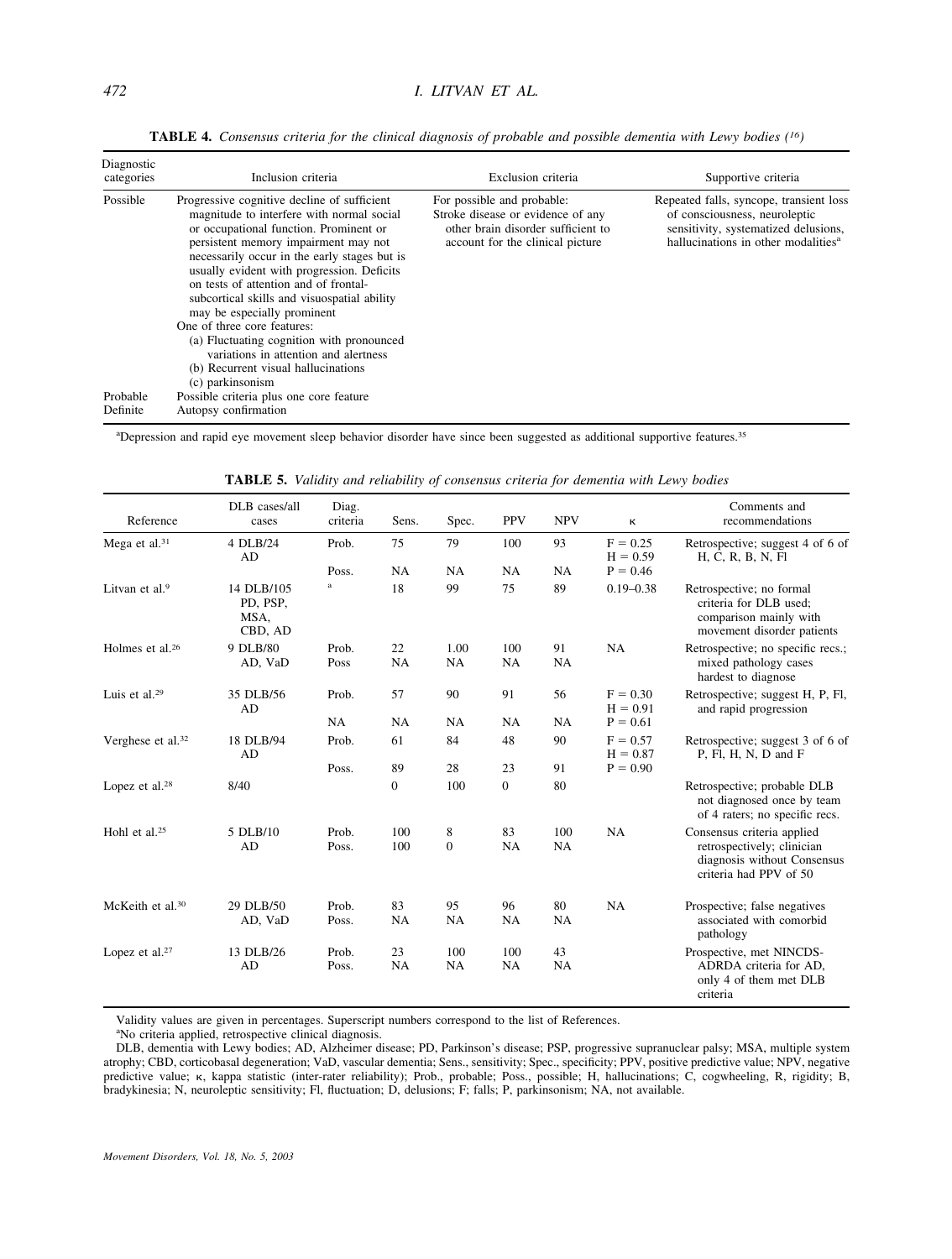coworkers,32 who reported a sensitivity of 89% and a specificity of 28% in a total of 94 dementia cases with postmortem diagnosis verified by autopsy. The remaining studies did not systematically explore the validity of the consensus criteria for possible DLB.25,30,31

Inter-rater reliability for a diagnosis of probable DLB has been reported by only one study<sup>24</sup> with  $\kappa = 0.80$ , indicating excellent agreement. However, the number of cases examined was only 10. Litvan and colleagues<sup>9</sup> found  $\kappa = 0.38$ (early stage illness) through 0.19 (late stage), in a series of cases where the diagnosis of DLB was based on clinical judgment without using specific diagnostic criteria. Kappa values for individual DLB core symptoms have also been reported. For parkinsonism  $(0.46 - 0.90)$  and hallucinations  $(0.59 - 0.91)$ , inter-rater agreement is generally good; but for fluctuation, it is less reliable  $(0.25-0.57)$ . The Second International Workshop identified the development of operationalized criteria for defining cognitive fluctuation as a research priority. Walker and coworkers<sup>34</sup> recently have published three standardized methods for quantifying fluctuation, methods that hold potential to significantly increase reliability and validity of diagnosis. The Clinician Assessment of Fluctuation is a clinician-administered severity scale, the One Day Fluctuation Assessment Scale is based on a caregiver questionnaire, and the third method measures the coefficient of variance of response times on a repeatedly administered, computerized choice reaction task.35

Taken together, these data support the conclusion of the Second International Workshop on DLB that the Consensus criteria for probable DLB are appropriate for confirmation of diagnosis (few false positives) when attempting to diagnose DLB in a demented population but may be of limited value in screening for DLB cases (high false negative rate). Clinical underdiagnosis of DLB remains a problem in all but a few highly specialized centers, AD being the most frequent misdiagnosis of autopsy-confirmed DLB cases. $27,36$  The diagnosis of DLB in a parkinsonian population remains a challenge.

#### **Recent Developments and Future Objectives**

Although there is an emerging consensus about diagnostic criteria capable of identifying DLB cases with high specificity (probable DLB) among subjects with dementia, there has been little systematic research into ways of increasing diagnostic sensitivity. Previous recommended criteria for "possible" DLB have been composed of shortened lists of core symptoms. This method achieves a modest increase in sensitivity of case detection at the expense of markedly reduced specificity. Although this approach is a reasonable preliminary strategy, more work needs to be done to describe the wider range of clinical presentations associated with DLB. Criteria for DLB also need to acknowledge the frequent occurrence of cases with mixed pathology cases (predominantly vascular and AD).

With regard to the relationship between DLB and PD, it is now clear that DLB does not always represent a spread of Lewy bodies and neuronal loss from subcortical to cortical structures. This finding may occur in some PD cases that develop neuropsychiatric features and cognitive impairment late in their illness. However, in DLB cases presenting de novo, paralimbic and neocortical LB densities are highly correlated with each other but not with the extent of nigral pathologic state. Such patients are likely to be older than those with PD and have significantly shorter survival rates. This finding suggests that DLB should not just be considered a severe form of PD36 but that PD and DLB are different expressions of a shared underlying pathological process or even extreme phenotypes of the same disorder. Future modifications of diagnostic criteria, and the associated validation studies, would ideally include the full range of clinical presentations that can be associated with LB disease (movement disorder, cognitive failure, autonomic dysfunction, psychiatric symptoms, and/or sleep disorder). However, such a broad classification would probably be of limited acceptability and application in clinical practice. Recognition that a series of typical clinical phenotypes may overlap with one another (PD, DLB, and autonomic failure) and may change with time will probably be the most productive basis upon which to develop more accurate and clinically useful diagnostic algorithms.

#### **PROGRESSIVE SUPRANUCLEAR PALSY**

## **Existing Diagnostic Criteria: Validity and Reliability Studies**

Seven different sets of diagnostic criteria have been proposed for PSP (Table  $6$ ).<sup>1,37–42</sup> In the majority, the criteria were not derived in a systematic manner but were compiled mainly from the extensive clinical experience of the authors and there is a considerable overlap among them. A progressive condition, with onset over the age of 40 or 45, and supranuclear gaze palsy are common to all the existing criteria. With the exception of the diagnostic criteria proposed by Lees and Blin and colleagues, all the other sets include explicit mandatory exclusion criteria.37,40 Three sets of criteria specifically state either "nonfamilial disorder" or "no family history."40-42 Whether a recent report of 12 families with clustering of PSP calls into question this stipulation needs to be investigated.43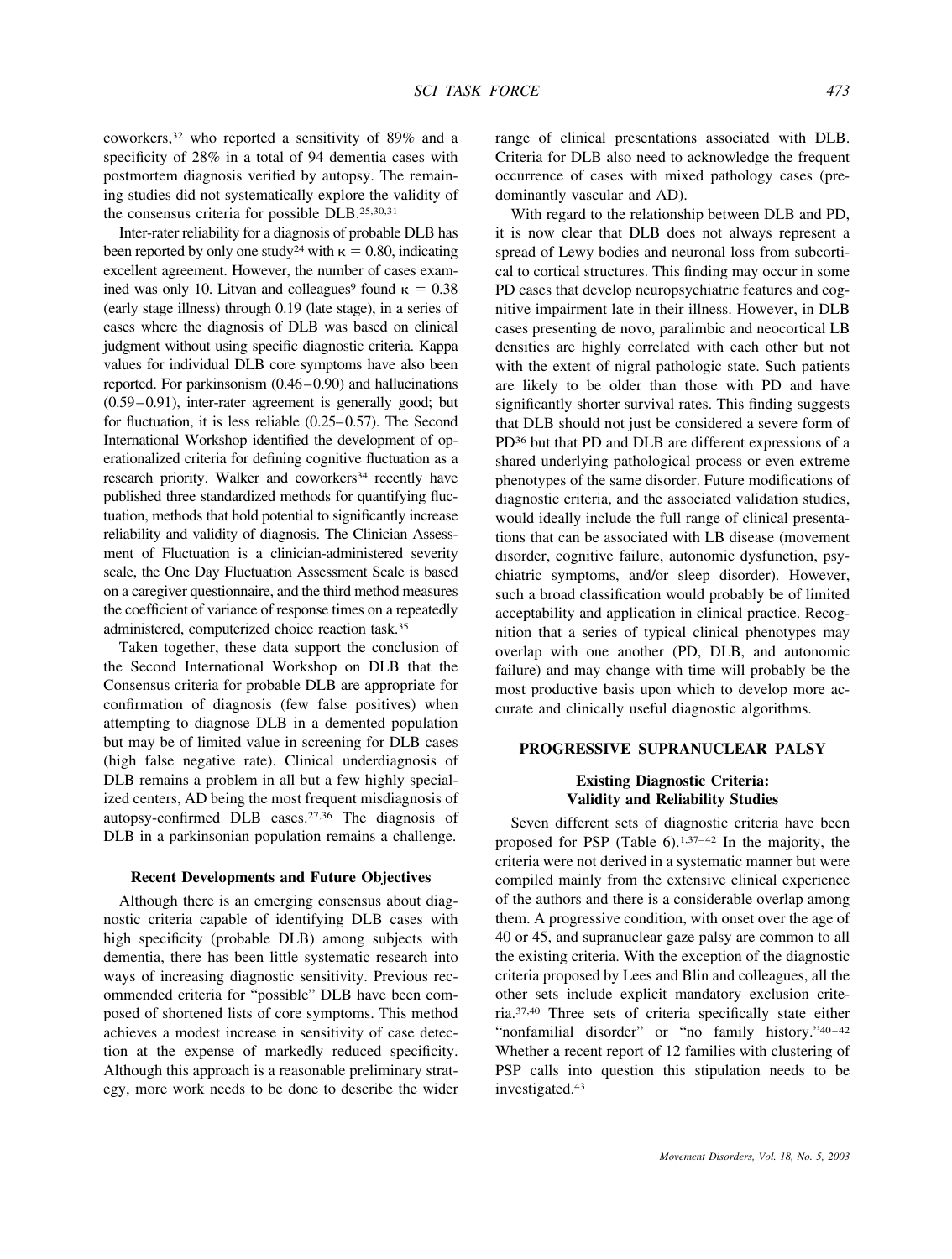**TABLE 6.** *Published diagnostic criteria for PSP*

| Reference                    | Year  | Derivation and use                                                                                                                                                                                                                                              |
|------------------------------|-------|-----------------------------------------------------------------------------------------------------------------------------------------------------------------------------------------------------------------------------------------------------------------|
| Lees <sup>40</sup>           | 1987  | Defined as progressive non-familial<br>disorder beginning in middle or old age<br>with SNO and $=$ two of five "cardinal"<br>features" <sup>a</sup>                                                                                                             |
| Blin et al. $37$             | 1990  | Defined as "probable" if all of nine criteria<br>are met or "possible" if seven of nine<br>are fulfilled <sup>a</sup>                                                                                                                                           |
| Duvoisin <sup>38</sup>       | 1992. | Criteria divided into four<br>sections—essential for diagnosis,<br>confirmatory manifestations,<br>manifestations consistent with but not<br>diagnostic of PSP and features<br>inconsistent with PSP <sup>a</sup>                                               |
| Golbe <sup>39</sup>          | 1993  | Defined as onset after age 40, progressive<br>course bradykinesia and SNO, plus<br>three of six further features, plus<br>absence of three "inconsistent" clinical<br>features <sup>a</sup>                                                                     |
| Tolosa et al. <sup>41</sup>  | 1994  | Defined as a non-familial disorder of onset<br>after age 40, progressive course and<br>$SNO$ , plus = three of five further<br>features for "probable" and two of five<br>for "possible", plus absence of five<br>"inconsistent" clinical features <sup>a</sup> |
| Collins et al. <sup>42</sup> | 1995  | Retrospectively from review of 12<br>pathologically confirmed cases;<br>algorithm based, including prerequisites<br>& exclusionary criteria; SNO and/or<br>prominent postural instability, plus a<br>number of other specified signs                            |
| Litvan et al. <sup>1</sup>   | 1996  | Systematic literature review, logistic<br>regression & CART analysis; validated<br>using data from postmortem confirmed<br>cases; "definite", "probable", &<br>"possible" categories described (see<br>Table 7, text)                                           |

Features among different set of criteria overlap. Superscript numbers correspond to the list of References. See articles for more details. <sup>a</sup>Based on the experience of the investigator.

SNO, supranuclear ophthalmoparesis; CART, classification and regression tree analysis.

Because bradykinesia affects nearly half of the patients by the time of diagnosis and up to 95% of patients during the course of their illness<sup>44,45</sup> and a frontal lobelike syndrome also develops in the majority of cases (80% of cases in total, 52% in the first year), $45-48$  ideal diagnostic criteria for PSP would reliably separate this condition from other neurodegenerative disorders with parkinsonism and dementia,<sup>49</sup> particularly with a frontosubcortical pattern of involvement.<sup>28</sup>

The most rigorous approach to date led to the formulation of the National Institute of Neurological Disorders and Stroke and Society for Progressive Supranuclear Palsy, Inc. (NINDS-SPSP) diagnostic criteria (Table 7).<sup>50</sup> Initially, new preliminary criteria were proposed and validated following a systematic review of the literature and critique of existing diagnostic criteria. The validation process used a data set of clinical information, derived retrospectively from the records of patients with pathologically confirmed PSP and other disorders presenting with dementia and parkinsonism. Neurologists with a special interest in movement disorders and blinded to the pathological diagnoses were then asked to assign a diagnosis to each case on the basis of the clinical vignettes provided. Finally, the criteria were refined by a group of experts with extensive experience in PSP to produce mandatory inclusion and exclusion criteria, as well as supportive criteria.

The sensitivity, specificity, and positive predictive value of the NINDS-SPSP criteria have been evaluated retrospectively in a pathologically confirmed series of 83 patients. From this analysis, the NINDS-SPSP criteria appear to have superior specificity, sensitivity, and positive predictive value when compared to other PSP diagnostic criteria (Table 8). The accuracy of the NINDS-SPSP clinical diagnostic criteria have also been evaluated along with existing criteria for three other dementing disorders by a different group of raters in an independent sample of pathologically confirmed cases.28 This study confirmed that both the probable and possible NINDS-SPSP criteria for PSP had excellent specificity (Table 8). Postural instability leading to falls within the first year of disease onset, coupled with a vertical supranuclear gaze paresis have good discriminatory diagnostic value when comparing PSP with other disorders with parkinsonism and dementia.<sup>28,51</sup>

Hughes and coworkers recently have reported the accuracy of diagnosis of PSP and other parkinsonian syndromes in a specialist movement disorder service.<sup>11</sup> There were 19 pathologically confirmed cases of PSP in their series of 143 cases of parkinsonism. Positive predictive value, sensitivity, and specificity for diagnosis of PSP were 80.0%, 84.2%, and 96.8%, respectively. Specific diagnostic criteria were not applied for the diagnosis of PSP in this study, reflecting, perhaps, the use of some innate form of pattern recognition by movement disorder specialists. This situation is clearly not applicable to all physicians likely to be seeing PSP patients. It is noteworthy that almost two-thirds of the cases in this series with a final clinical diagnosis of a parkinsonian syndrome other than PD had their diagnosis changed. The disease duration at the time of final clinical diagnosis, therefore, was significantly longer in the PSP patients than it was in the PD patients. Although experts in movement disorders, therefore, may have a high degree of accuracy for diagnosis of PSP, early diagnosis is still problematic.

Clinicopathological series, from which much of the above data has been derived, may be biased toward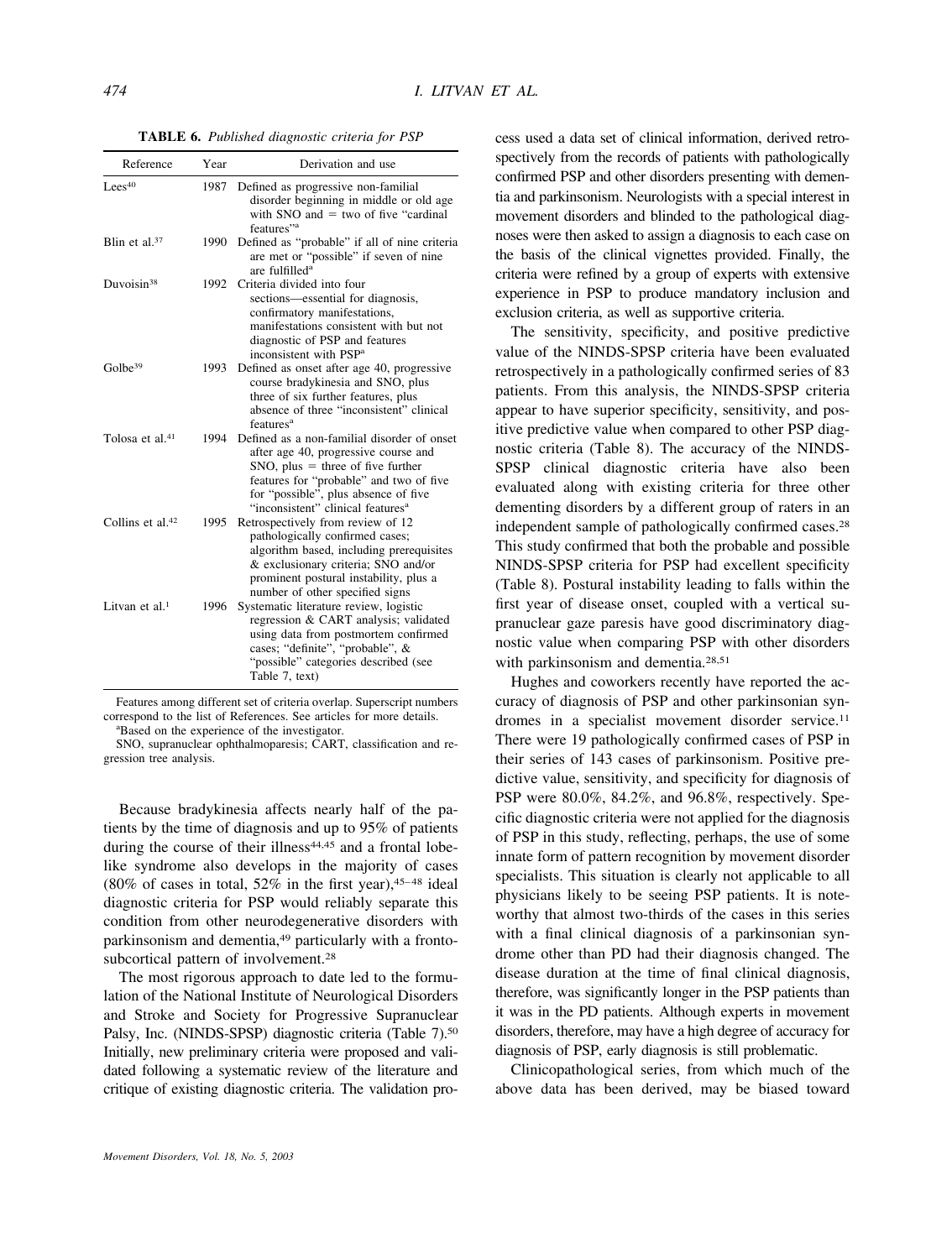#### *SCI TASK FORCE 475*

| Diagnostic<br>categories | Inclusion criteria                                                                                                                              | Exclusion criteria                                                                                                                                                                                                                                                                                                                                                                                                              | Supportive criteria                                                                                                                                                                                                                                                                                                                                                                                        |  |  |  |
|--------------------------|-------------------------------------------------------------------------------------------------------------------------------------------------|---------------------------------------------------------------------------------------------------------------------------------------------------------------------------------------------------------------------------------------------------------------------------------------------------------------------------------------------------------------------------------------------------------------------------------|------------------------------------------------------------------------------------------------------------------------------------------------------------------------------------------------------------------------------------------------------------------------------------------------------------------------------------------------------------------------------------------------------------|--|--|--|
|                          | For possible and probable:<br>Gradually progressive disorder with age<br>at onset at 40 or later;                                               | For possible and probable:<br>Recent history of encephalitis; alien limb<br>syndrome; cortical sensory deficits;<br>focal frontal or temporoparietal<br>atrophy; hallucinations or delusions<br>unrelated to dopaminergic therapy;<br>cortical dementia of Alzheimer type;<br>prominent, early cerebellar symptoms<br>or unexplained dysautonomia; or<br>evidence of other diseases that could<br>explain the clinical features | Symmetric akinesia or rigidity, proximal more<br>than distal; abnormal neck posture,<br>especially retrocollis; poor or absent<br>response of parkinsonism to levodopa; early<br>dysphagia & dysarthria; early onset of<br>cognitive impairment including $> 2$ of:<br>apathy, impairment in abstract thought,<br>decreased verbal fluency, utilization or<br>imitation behavior, or frontal release signs |  |  |  |
| Possible                 | Either vertical supranuclear palsy or<br>both slowing of vertical saccades $\&$<br>postural instability with falls $\leq 1$ yr<br>disease onset |                                                                                                                                                                                                                                                                                                                                                                                                                                 |                                                                                                                                                                                                                                                                                                                                                                                                            |  |  |  |
| Probable                 | Vertical supranuclear palsy and<br>prominent postural instability with<br>falls within first year of disease<br>onset <sup>a</sup>              |                                                                                                                                                                                                                                                                                                                                                                                                                                 |                                                                                                                                                                                                                                                                                                                                                                                                            |  |  |  |
| Definite                 | All criteria for possible or probable<br>PSP are met and histopathologic<br>confirmation at autopsy                                             |                                                                                                                                                                                                                                                                                                                                                                                                                                 |                                                                                                                                                                                                                                                                                                                                                                                                            |  |  |  |

**TABLE 7.** *NINDS-SPSP clinical criteria for the diagnosis of PSP*

Adapted from Litvan et al., 1996.50

<sup>a</sup>Later defined as falls or the tendency to fall (patients are able to stabilize themselves).

NINDS-SPSP, National Institute of Neurological Disorders and Stroke and Society for Progressive Supranuclear Palsy, Inc.; PSP, progressive supranuclear palsy.

atypical cases $42,52$  as such patients are more likely to be referred through specialist movement disorder clinics and may not be representative of community-based PSP cases. In the UK, 65% of PSP patients present to a specialist other than a neurologist and 13% never see a neurologist.53

The development of "core" diagnostic features of PSP may be delayed, or may not occur at all. In one series, comprising 17 pathologically confirmed cases of PSP, 10 of the cases did not have a vertical supranuclear gaze paresis documented antemortem. Furthermore, these PSP patients "*sine* supranuclear gaze paresis" were reported to have a longer disease duration, fewer falls, and less bulbar dysfunction than patients with ophthalmoparesis.54 Even though each patient in this series had seen a neurologist at some stage of their illness, all 10 patients without a supranuclear gaze paresis were misdiagnosed.

Pathologically confirmed cases of PSP have been reported in which there was pure akinesia, whereas others have documented early and severe dementia.55,56 Additional reports have described features that would conventionally be considered to be unusual for PSP, including unilateral limb dystonia or apraxia, prominent tremor, and cricopharyngeal dysfunction.<sup>57-61</sup>

PSP is most often clinically misdiagnosed as PD or VaD (false-negative clinical diagnosis).1,49,53 In one clinicopathological series, 25% of 24 cases clinically diagnosed as having PD (but without LB during postmortem) were found to have PSP.8 Conversely, there are pathologically confirmed cases of CBD, MSA, DLB, subcortical gliosis, prion disease, and Whipple's disease, that were clinically misdiagnosed as having PSP (false-positive clinical diagnosis).<sup>1,62-64</sup>

#### **Recent Developments and Future Objectives**

The average patient with PSP remains undiagnosed for approximately 3 years, approximately half of the natural history of their disease.<sup>44,65</sup> It is at this time when the patients are likely to be seen by specialists other than neurologists, and they are most likely to be misdiagnosed.2 Consequently, how the NINDS-SPSP criteria, or any other diagnostic criteria proposed, perform in the first few years of the illness is unknown. Prospective, community based clinicopathological studies of early parkinsonism or "indeterminate" akinetic-rigid syndromes are clearly needed to address this issue.<sup>66</sup>

Because the specificity and PPV of the probable NINDS-SPSP clinical criteria have been found to be near perfect, and the specificity and PPV of the possible criteria to be high (Table 7), a redefinition of this set of criteria has been proposed.67 This renames as *clinically definite* the previous probable NINDS-SPSP criteria and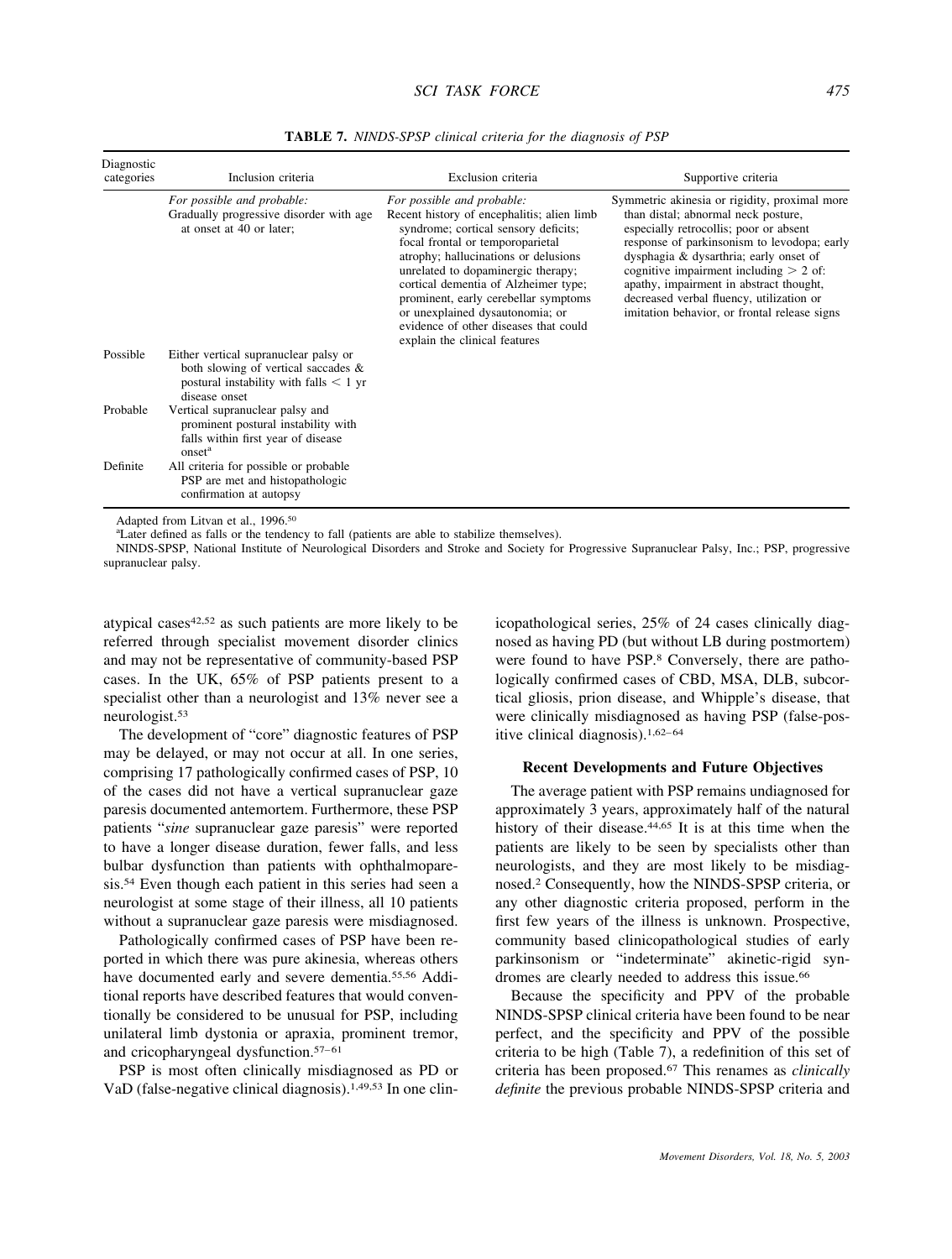| Reference                    | PSP cases/all<br>cases | Diagnostic<br>criteria                   | Sens. | Spec. | <b>PPV</b> | <b>NPV</b> | $\kappa$             | Comments and recommendations                                                                                                                          |
|------------------------------|------------------------|------------------------------------------|-------|-------|------------|------------|----------------------|-------------------------------------------------------------------------------------------------------------------------------------------------------|
| Litvan et al. $1$            | 24/105                 | $Lees^{40}$                              | 53    | 95    | 77         | 88         | 0.81                 | Diagnosis of 6 neurologists using these<br>criteria when evaluating clinical<br>vignettes (values reported are from<br>the first clinical evaluation) |
|                              |                        | Blin et al. <sup>37</sup><br>Probable    | 13    | 100   | 100        | 80         | 0.71                 |                                                                                                                                                       |
|                              |                        | Blin et al. $37$<br>Possible             | 55    | 94    | 73         | 87         | 0.78                 |                                                                                                                                                       |
|                              |                        | Golbe <sup>39</sup>                      | 49    | 97    | 85         | 87         | 0.74                 |                                                                                                                                                       |
| Litvan et al. <sup>142</sup> | 24/83                  | $Lees^{40}$                              | 58    | 95    | 82         |            |                      | Features extracted from 83 cases with<br>detailed clinical information                                                                                |
|                              |                        | Blin et al. $37$<br>Probable             | 21    | 100   | 100        |            |                      |                                                                                                                                                       |
|                              |                        | Blin et al. <sup>37</sup><br>Possible    | 63    | 85    | 63         |            |                      |                                                                                                                                                       |
|                              |                        | Golbe <sup>39</sup>                      | 50    | 98    | 92         |            |                      |                                                                                                                                                       |
|                              |                        | Tolosa et al. <sup>41</sup><br>Possible  | 54    | 98    | 93         |            |                      |                                                                                                                                                       |
|                              |                        | Tolosa et al. <sup>41</sup>              | 54    | 98    | 93         |            |                      |                                                                                                                                                       |
|                              |                        | Collins Verified                         | 25    | 100   | 100        |            |                      |                                                                                                                                                       |
|                              |                        | Collins et al. <sup>42</sup><br>Possible | 42    | 92    | 67         |            |                      |                                                                                                                                                       |
|                              |                        | NINDS-SPSP<br>Probable                   | 50    | 100   | 100        |            |                      |                                                                                                                                                       |
|                              |                        | NINDS-SPSP<br>Possible                   | 83    | 93    | 83         |            |                      |                                                                                                                                                       |
| Lopez et al. <sup>28</sup>   | 8/40                   | NINDS-SPSP<br>Probable                   | 62    | 100   | 100        | 92         | 0.72<br>thru<br>0.91 | Diagnosis of 4 physicians reviewing<br>the first clinical evaluation of<br>patients with dementia and/or<br>parkinsonism                              |
|                              |                        | NINDS-SPSP<br>Possible                   | 75    | 99    | 96         | 95         |                      |                                                                                                                                                       |

**TABLE 8.** *Validity and reliability of diagnostic criteria for PSP*

Three published studies have reported the diagnostic accuracy of the PSP. Two of the studies used overlapping cases but different methodology (Litvan et al., 19961; Litvan et al., 1997142). Validity values are given in percentages.

Sens., sensitivity; Spec., specificity; PPV, positive predictive value; NPV, negative predictive value;  $\kappa$ , kappa statistic (inter-rater reliability); NINDS-SPSP, National Institute of Neurological Disorders and Stroke and Society for Progressive Supranuclear Palsy, Inc.; PSP, progressive supranuclear palsy.

as *clinically probable* the previous possible NINDS-SPSP criteria. The high specificity of these criteria is important for clinical research studies, but their sensitivity is suboptimal for clinical care and descriptive epidemiological studies (Table 7). In an attempt to improve the sensitivity of clinical diagnosis, a new set of possible criteria to include patients with early PSP, thus, is proposed. Patients will be considered as *clinically possible* PSP if they suffer from a gradually progressive disorder of more than 12 months duration, with onset over 40 years of age, and with a tendency to fall within the first year of disease onset, in the absence of defined exclusion criteria (Table 7). There should be no clinical features suggestive of Creutzfeldt-Jakob disease or any other identifiable cause for their postural instability.

In the face of an increasing range of phenotypic variation, it seems inevitable that even the most rigorous clinical diagnostic criteria will have suboptimal sensitivity and specificity. Future studies, therefore, will need to determine whether ancillary investigations can improve diagnostic accuracy, both individually and in combination.66 Such investigations should include 1) neuro-psychometric testing (including cognitive and behavioral assessments), 2) structural (including magnetic resonance spectroscopy<sup>68</sup>) and functional imaging, 3) neurophysiological studies (including startle responses, eye blink conditioning, sleep), and 4) neuro-ophthalmological studies.

The similarities between PSP and CBD led researchers to question if these are two different nosologic disorders or two extreme phenotypes of the same disorder. However, despite that PSP and CBD share very similar, if not identical, neurochemical and genetic defects, <sup>69-71</sup> their clinical and pathological features are usually quite different (see Dickson et al., 2003143) and are considered different entities at present.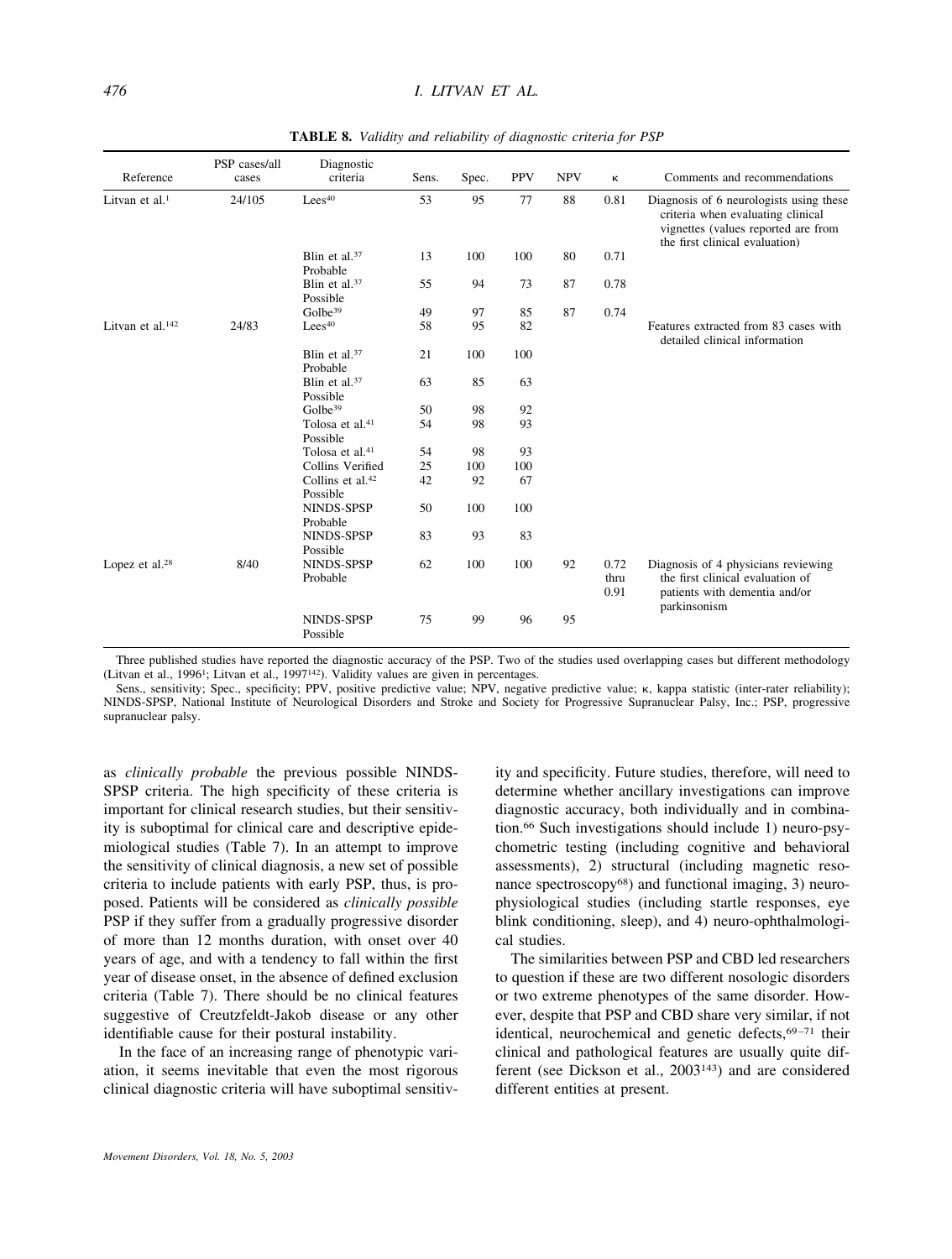#### **MULTIPLE SYSTEM ATROPHY**

### **Existing Diagnostic Criteria: Validity and Reliability Studies**

MSA is characterized, clinically, by the combination of varying degrees of parkinsonism, autonomic dysfunction, and impaired cerebellar function; and, pathologically, by the presence of glial cytoplasmic inclusions (GCIs, Papp-Lantos bodies) in oligodendrocytes.72 The current nomenclature is MSA-P, in which parkinsonism is more prominent, and MSA-C, in which cerebellar dysfunction is more prominent. In 1989, Quinn proposed the first criteria for diagnosing MSA-P (possible, probable, and definite) and MSA-C73 (probable and definite categories only). At that time, the terms striatonigral degeneration for the predominant parkinsonian picture and sporadic olivopontocerebellar atrophy (sOPCA) for the predominantly cerebellar syndrome were used. These criteria were subsequently modified in 1994 (Table 9)<sup>74</sup> as follows: a category of possible MSA-C composed of a sporadic adult-onset cerebellar syndrome with parkinsonism was introduced, probably unwisely, because it did not specify that the cerebellar syndrome should predominate, and, therefore, most such cases would also qualify for probable MSA-P; a pathological sphincter electromyogram was added as an alternative finding pointing to probable MSA; autonomic failure or pathological sphincter electromyogram (EMG) became obligatory for probable MSA-C but not for MSA-P; the definition of sporadic came about when there was no other case of MSA among first- or second-degree relatives; to allow a diagnosis of probable MSA-P in levodopa-responsive cases a moderate or good, but often waning, response to levodopa was acceptable, provided that *multiple* atypical features were also present.

In 1998, a group of experts convened in Minneapolis, Minnesota, to develop a consensus statement on the diagnosis of MSA (Tables 10 and 11).75 These criteria essentially operationalized the previous Quinn criteria. The only major difference was that, first, whereas one could diagnose probable MSA in the absence of clear autonomic failure under the Quinn criteria, this is not the case under the consensus criteria, which insist on the presence of autonomic failure for a probable diagnosis. Second, that no ancillary investigations were included.

A different approach was taken by Colosimo and colleagues76 and later by Wenning and coworkers.4 Colosimo and colleagues attempted to identify factors that could assist in the early differentiation of MSA-P from PD and PSP. Among 27 cases of pathologically confirmed MSA collected consecutively by the UK PDSBB, 16 cases that presented with only parkinsonian signs during the first 3 years after disease onset were selected. Five clinical parameters, present during the first 3 years after symptom onset that were considered to possibly differentiate MSA-P from PD and PSP, were chosen. The frequencies of these features in MSA were compared to 20 consecutive pathologically confirmed cases of PD and 16 consecutive cases of pathologically confirmed PSP from the same brain bank. The five parameters were: 1) rapid progression of disease (i.e., to Hoehn and Yahr stage 3), 2) symmetrical onset, 3) absence of rest tremor, 4) poor or no response to levodopa (i.e., improvement less than 30% with an intake of L-dopa not lower than 800 mg/day), and 5) cardiovascular autonomic testing showing moderate to severe autonomic involvement (according to Ewing's criteria).77 For these five features, a comparison of the MSA cases to the PD and PSP cases revealed 1) rapid progression (68.7/10/ 93.8%; MSA/PD/PSP), 2) symmetric onset (43.7/25/ 81.3%), 3) absence of rest tremor (87.5/40/62.5%), 4) no or poor benefit to levodopa (31.2/0/75%), and 5) orthostatic hypotension (68.7/5/0%). When assigning one

| Diagnostic<br>categories | $MSA-P^*$                                                                                                                                              | $MSA-C^*$                                                                                                                                                                                   |
|--------------------------|--------------------------------------------------------------------------------------------------------------------------------------------------------|---------------------------------------------------------------------------------------------------------------------------------------------------------------------------------------------|
| Possible                 | Sporadic adult-onset ( $\geq 30$ yr) non/poorly<br>levodopa responsive parkinsonism                                                                    | Sporadic adult-onset $(\geq 30 \text{ yr})$ cerebellar<br>syndrome with parkinsonism                                                                                                        |
| Probable                 | Possible criteria plus severe symptomatic<br>autonomic failure, <sup>a</sup> and/or cerebellar or<br>pyramidal signs; or pathological<br>sphincter EMG | Sporadic adult-onset cerebellar<br>syndrome, with or without<br>parkinsonism or pyramidal signs, plus<br>severe symptomatic autonomic failure <sup>a</sup><br>or pathological sphincter EMG |
| Definite                 | Postmortem confirmed                                                                                                                                   | Postmortem confirmed                                                                                                                                                                        |

**TABLE 9.** *Quinn criteria for Multiple System Atrophy73*

\*Without dementia, generalized tendon areflexia, prominent downgaze supranuclear palsy, or other identifiable cause.

<sup>a</sup>Defined as postural syncope and/or marked urinary incontinence or retention not due to other causes. EMG, electromyogram.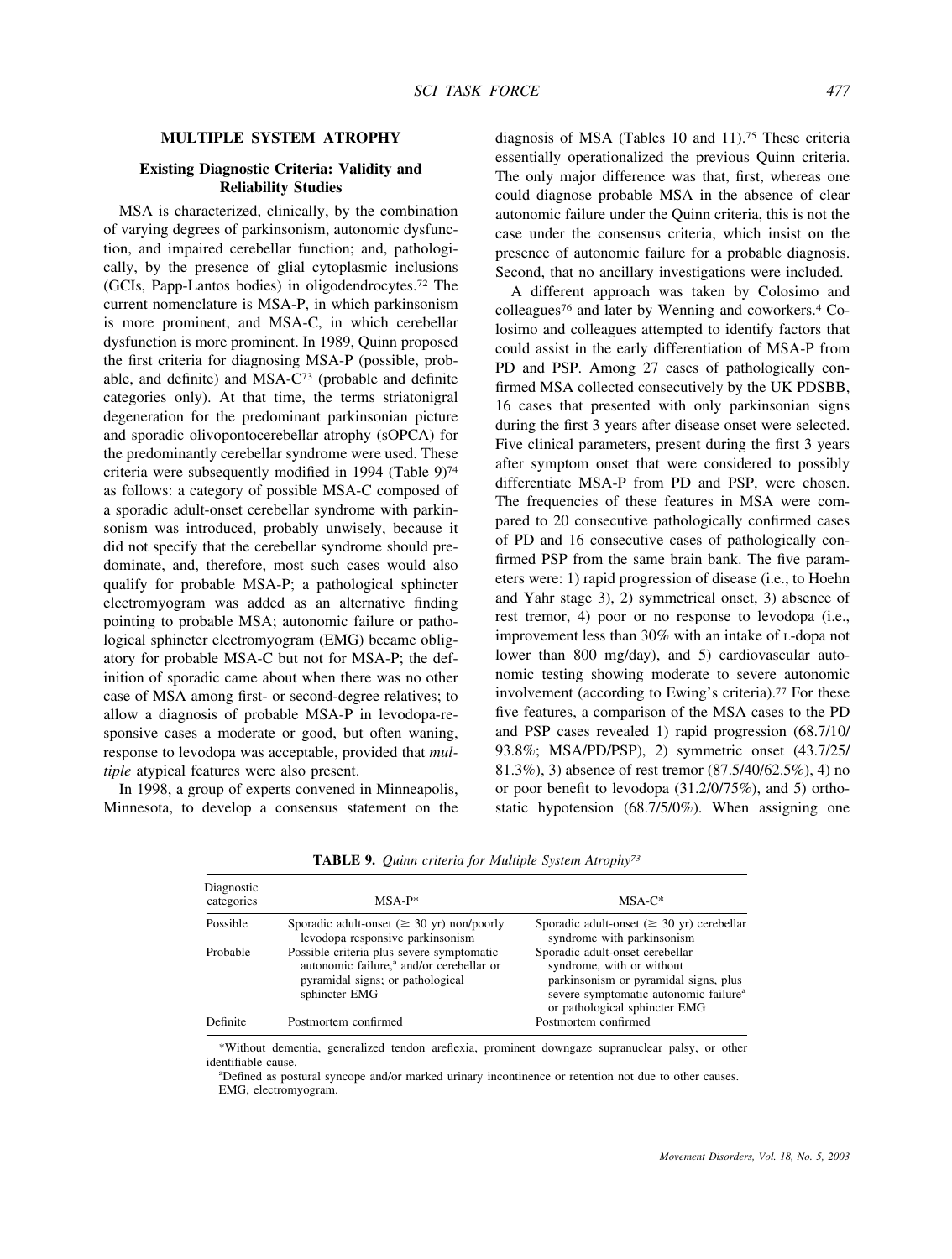| Clinical domain                   | Features                                                                                                                                         | Criteria                                                                                                                                                                                                                                      |
|-----------------------------------|--------------------------------------------------------------------------------------------------------------------------------------------------|-----------------------------------------------------------------------------------------------------------------------------------------------------------------------------------------------------------------------------------------------|
| Autonomic and urinary dysfunction | Orthostatic hypotension (by 20 mm Hg)<br>systolic or 10 mm Hg diastolic);<br>urinary incontinence or incomplete<br>bladder emptying <sup>a</sup> | Orthostatic fall in blood pressure (by 30 mm Hg)<br>systolic or 15 mm Hg diastolic) and/or<br>urinary incontinence (persistent, involuntary<br>partial or total bladder emptying,<br>accompanied by erectile dysfunction in men) <sup>a</sup> |
| Parkinsonism                      | B, R, I, and T                                                                                                                                   | 1 of 3 $(R, I, and T)$ and B                                                                                                                                                                                                                  |
| Cerebellar dysfunction            | Gait ataxia; ataxic dysarthria; limb<br>ataxia; sustained gaze-evoked<br>nystagmus                                                               | Gait ataxia plus at least one other feature                                                                                                                                                                                                   |
| Corticospinal tract dysfunction   | Extensor plantar responses with<br>hyperreflexia                                                                                                 | No corticospinal tract features are used in<br>defining the diagnosis of $MSAb$                                                                                                                                                               |

**TABLE 10.** *Consensus criteria for the diagnosis of MSA*

a Note the different figures for orthostatic hypotension depending on whether it is used as a feature or a criterion.

<sup>b</sup>In retrospect, this criterion is ambiguously worded. One possible interpretation is that, while corticospinal tract dysfunction can be used as a *feature* (characteristic of the disease), it cannot be used as a *criterion* (defining feature or composite of features required for diagnosis) in defining the diagnosis of MSA. The other interpretation is that corticospinal tract dysfunction cannot be used at all in consensus diagnostic criteria, in which case there is no point mentioning it.

MSA, multiple system atrophy; B, bradykinesia; R, rigidity; I, postural instability; T, tremor.

point to each of these factors, the mean for the MSA group (2.9  $\pm$  0.8; mean  $\pm$  SD) differed significantly from that of the PD cases ( $0.8 \pm 1.0$ ) but not from that of the PSP cases (3.1  $\pm$  1.2). Although MSA and PSP appeared similar in these characteristics, the early appearance of vertical gaze palsy (50%) and axial dystonia (56.2%) allowed relatively easy differentiation of the two disorders.

Wenning and coworkers<sup>4</sup> reviewed the clinical records of 100 autopsy-proven cases of PD and 38 autopsyproven cases of MSA (Table 12), again from the UK PDSBB, and performed multivariate logistic regression analysis to choose and assign weight to key variables for the optimum predictive model. The following items were identified and given weight (reported in brackets): poor (less than 50% subjective or objective) initial response to levodopa [2], presence of one or more features of autonomic failure [2], speech or bulbar problems present [3], absence of dementia [2], absence of toxic confusion [4], and presence of falls [4]. The maximum score was 17, with the best compromise score being 11 of 17. This finding resulted in a sensitivity of 90.3% and specificity of 92.6%.

Wenning and coworkers<sup>4</sup> then developed a model based on the emergence of features within the first 5 years of the illness. The four significant predictors that emerged were presence of autonomic features [2], poor initial response to levodopa [2], early fluctuations within the first 5 years [2], and initial rigidity as a presenting feature [2]. The last two of these predictors had not been featured in the first model. A cutoff score of  $\geq$  4 resulted in a sensitivity of 87.1% and a specificity of 70.5%. Of note, 23% of the PD subjects' initial response to levodopa was poor, whereas 58% of MSA cases had a poor

| Diagnostic<br>categories | Inclusion criteria                                                                                                                                 | Exclusion criteria                                                                                              |
|--------------------------|----------------------------------------------------------------------------------------------------------------------------------------------------|-----------------------------------------------------------------------------------------------------------------|
| Possible                 | One criterion plus two features from separate other                                                                                                | For possible and probable:                                                                                      |
|                          | domains. When the criterion is parkinsonism, a                                                                                                     | Symptomatic onset $\leq$ 30 yr of age;                                                                          |
|                          | poor levodopa response qualifies as one feature                                                                                                    | Family history of a similar disorder;                                                                           |
|                          | (hence, only one additional feature is required)                                                                                                   | Systemic diseases or other identifiable causes<br>for features listed in Table 10:                              |
| Probable                 | One criterion for autonomic failure/urinary                                                                                                        | Hallucinations unrelated to medication:                                                                         |
|                          | dysfunction plus poorly levodopa responsive                                                                                                        | DSM criteria for dementia:                                                                                      |
|                          | parkinsonism or cerebellar dysfunction                                                                                                             | Prominent slowing of vertical saccades or<br>vertical supranuclear gaze palsy;                                  |
| Definite                 | Pathologically confirmed by the presence of a high<br>density of glial cytoplasmic inclusions in<br>association with a combination of degenerative | Evidence of focal cortical dysfunction such<br>as aphasia, alien limb syndrome, and<br>parietal dysfunction;    |
|                          | changes in the nigrostriatal and<br>olivopontocerebellar pathways                                                                                  | Metabolic, molecular genetic, and imaging<br>evidence of an alternative cause of<br>features listed in Table 10 |

**TABLE 11.** *Consensus diagnostic categories and exclusion criteria for MSA*

MSA, multiple system atrophy; DSM, *Diagnostic and Statistical Manual for Mental Disorders.*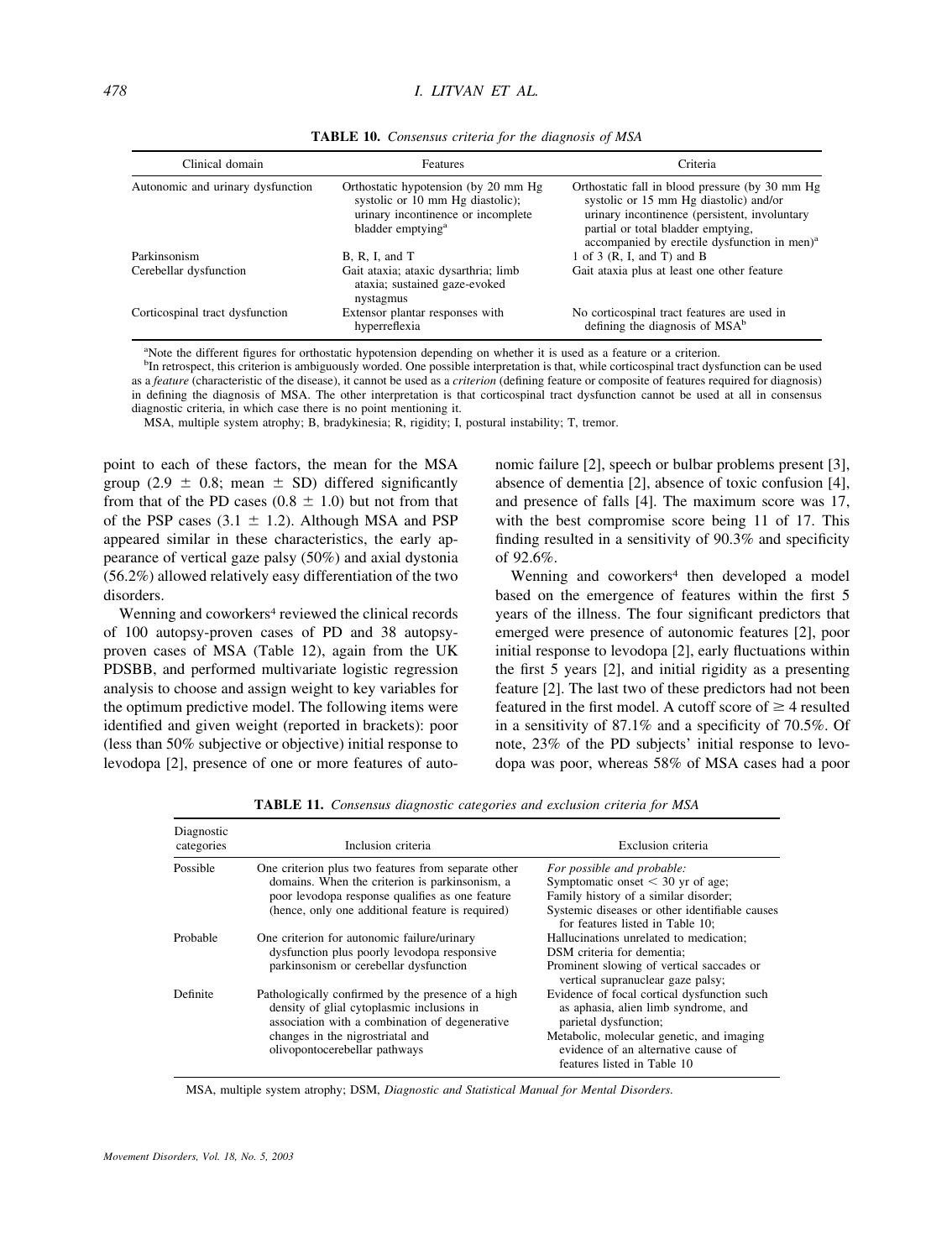| Reference                                                                                                                                                 | MSA cases/all<br>cases | Diagnostic criteria                                                              | Sens. | Spec. | <b>PPV</b> | Comments and<br>recommendations                                                                               |
|-----------------------------------------------------------------------------------------------------------------------------------------------------------|------------------------|----------------------------------------------------------------------------------|-------|-------|------------|---------------------------------------------------------------------------------------------------------------|
| Litvan et al., 199878                                                                                                                                     | 16/105                 | Quinn (1994) possible <sup>a</sup>                                               | 53    | 79    | 30         | Much lower PPV than<br>in Osaki et al.<br>study (below), but<br>different method                              |
| At first visit (median<br>$3.5 \text{ yr}$ )                                                                                                              | 16/105                 | Quinn (1994) probable <sup>a</sup>                                               | 44    | 97    | 68         | and case-mix                                                                                                  |
| Wenning et al., 2000 <sup>4</sup> ;                                                                                                                       |                        |                                                                                  |       |       |            |                                                                                                               |
| Within first 5 yr                                                                                                                                         | 38/138                 | $\geq$ 4 of 8 items present                                                      | 87    | 70    |            |                                                                                                               |
| At death (MSA mean<br>duration 6.8 yr, IPD<br>13.2 yr-duration at<br>last visit not<br>separately specified)                                              | 38/138                 | $\geq$ 11 of 17 items present                                                    | 90    | 93    |            | Validity assessed in<br>same sample from<br>which criteria were<br>derived (no cross-<br>validation analysis) |
| Osaki et al., 2003 <sup>79</sup> ; At<br>first visit (duration<br>not specified)                                                                          | 51/59                  | Clinician's prospective<br>diagnosis in life                                     | 22    |       | 92         | Best sensitivity (63%)<br>but lowest PPV<br>$(82\%)$ for Quinn<br>possible                                    |
|                                                                                                                                                           |                        | Quinn (1994) possible <sup>a</sup>                                               | 63    |       | 82         |                                                                                                               |
|                                                                                                                                                           |                        | Gilman et al. (1999) possible <sup>a</sup>                                       | 28    |       | 93         |                                                                                                               |
|                                                                                                                                                           |                        |                                                                                  | 37    |       | 95         |                                                                                                               |
|                                                                                                                                                           |                        | Quinn (1994) probable <sup>a</sup><br>Gilman et al. (1999) probable <sup>a</sup> | 16    |       | 100        |                                                                                                               |
| At last visit (mean<br>duration at death 7.5<br>yr for "true" MSA,<br>and 10.4 yr for<br>false-positive cases,<br>duration at last visit<br>not specified |                        | Clinician's prospective<br>diagnosis in life                                     | 100   |       | 86         | Similar sensitivity and<br>PPV for all except<br>for low sensitivity<br>$(63%)$ for Gilman<br>et al. probable |
|                                                                                                                                                           |                        | Quinn (1994) possible <sup>a</sup>                                               | 98    |       | 86         |                                                                                                               |
|                                                                                                                                                           |                        | Gilman et al. (1999) possible <sup>a</sup>                                       | 92    |       | 86         |                                                                                                               |
|                                                                                                                                                           |                        | Quinn (1994) probable <sup>a</sup>                                               | 94    |       | 87         |                                                                                                               |
|                                                                                                                                                           |                        | Gilman et al. (1999) probable <sup>a</sup>                                       | 63    |       | 91         |                                                                                                               |
| Hughes et al., $2002^{11}$                                                                                                                                | 34/143                 | Queen Square Movement<br>Disorder neurologists'<br>prospective diagnosis         | 88    |       | 86         | Prospective diagnosis<br>in life                                                                              |

**TABLE 12.** *Validity and reliability of diagnostic criteria for MSA*

Values given as percentages. Superscript numbers correspond to the list of References.

<sup>a</sup>Atypical retrospectively.

Sens, sensitivity; Spec., specificity; PPV, positive predictive value; MSA, multiple system atrophy; IPD, idiopathic Parkinson's disease.

response. Autonomic failure occurred in 84% of the MSA cases but also in 26% of the PD cases. Dementia and psychiatric symptoms were more common in PD than MSA, and speech impairment and axial instability were almost universal in the MSA cases.

Litvan and colleagues<sup>78</sup> retrospectively applied the 1994 Quinn criteria (Table  $12$ )<sup>73</sup> to data collected by six neurologists while evaluating 105 abstracted clinical vignettes from neuropathologically confirmed cases (16 with MSA, the other 89 bearing 10 other diagnoses). Of interest, no patient had undergone a sphincter EMG and, even at last visit, 55% had never been exposed to levodopa. As would be expected, at first visit (median symptom duration 42 months) the validity of criteria for possible MSA was poor (sensitivity 53% [50-69%]; specificity 79% [69-84%]; and PPV 30% [28-39%]).

For probable MSA, specificity improved at the expense of sensitivity (sensitivity  $44\%$  [31–60%]; specificity 97% [93–98%]; and PPV 68% [54–80%]).

Osaki and coworkers<sup>79</sup> adopted a different approach, analyzing 59 cases in the Queen Square Brain Bank for Neurological Disorders (formerly the UK PDSBB) with a clinical diagnosis of MSA in life. At autopsy, 51 had MSA, 6 Lewy body disease, and 1 each PSP and cerebrovascular disease. Quinn74 and Gilman and colleagues75 diagnostic criteria were retrospectively applied and compared to the clinician's prospective diagnosis at first and last visits. At first visit, the possible criteria of Quinn had the greatest sensitivity (63%) but only 82% PPV, whereas the possible criteria of Gilman and colleagues had the lowest sensitivity (16%) but 100% PPV. At last visit, all criteria other than the probable of Gilman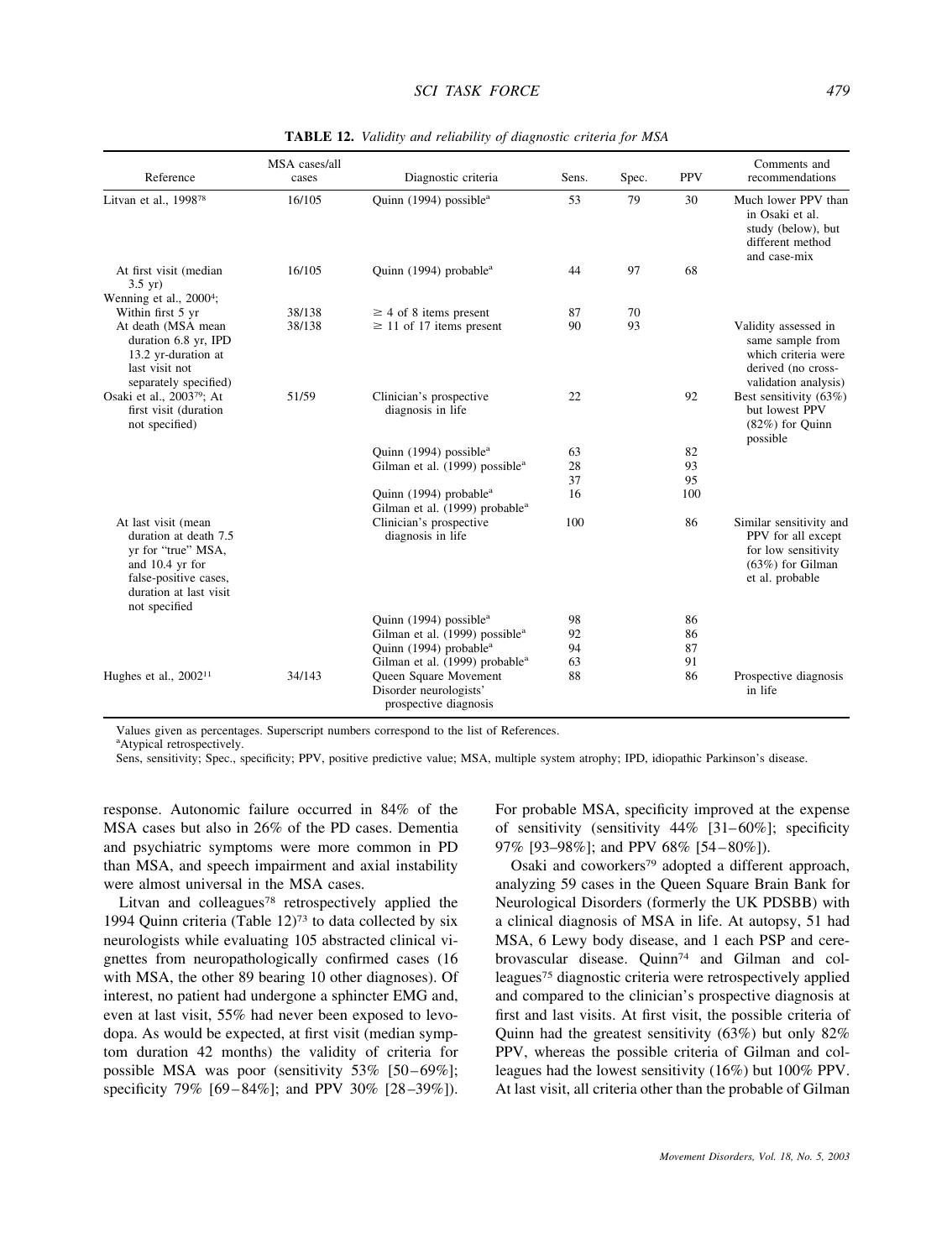and colleagues (63%) had  $\geq$  92% sensitivity and similar PPVs (86-91%).

Hughes and coworkers<sup>11</sup> reviewing material from the same brain bank, specifically studied 143 cases of parkinsonism seen by neurologist associated with the movement disorders service at the National Hospital for Neurology and Neurosurgery, Queen Square, between 1990 and 1999. They found the sensitivity of a clinical diagnosis of MSA made by these specialists to be 88% (30 of 34) and the PPV to be 86% (30 of 35).

One problem with rigid and limited "core" clinical diagnostic criteria is that they can be too restrictive. Faced with a patient with MSA, the history and clinical examination provides information beyond the simple combination of parkinsonism, cerebellar and pyramidal features, and autonomic failure, as defined in the various criteria. Thus, patients may also exhibit a constellation of other "softer" features, including REM sleep behavior disorder, cold discolored extremities, inspiratory sighs, snoring, stridor, myoclonus, emotional incontinence, croaking, quivering, severely hypophonic speech, disproportionate antecollis, contractures, the "Pisa syndrome," early postural instability or falls, and absence of marked cognitive deficits. Even when patients do not display sufficient core criteria to meet existing diagnostic sets, the presence of a combination of these features can be highly suggestive of MSA and may need to be incorporated in future clinical diagnostic criteria.

#### **Recent Developments and Future Objectives**

None of the existing sets of diagnostic criteria have been validated in a prospective study with postmortem verification. The European and North American MSA Study Groups (EMSA-SG, NAMSA-SG) have begun a project to develop further consensus on diagnostic criteria and to ultimately test these criteria with postmortem examination. Clearly better diagnostic criteria during the early stages of the disease are needed. This problem will become more urgent once drugs are developed to slow the progression of MSA and treat it symptomatically.

## **CORTICOBASAL DEGENERATION**

#### **Existing Diagnostic Criteria: Diagnostic Accuracy**

There are diagnostic criteria for CBD, but none of them have been validated formally (Tables  $13-15$ ).<sup>80-87</sup> Most are based on the clinical experience of the authors alone or combined with cases described in the literature and are without pathological confirmation. Also, all of them define a movement disorder, which may pose a selection bias toward motor presentations. This possibility is problematic, because it is becoming increasingly

**TABLE 13.** *Clinical manifestations of CBD*

| Reference                     | Clinical manifestations                                                                                                                         |  |  |
|-------------------------------|-------------------------------------------------------------------------------------------------------------------------------------------------|--|--|
| Riley et al. <sup>84</sup>    | Basal ganglia signs<br>Akinesia, rigidity; limb dystonia; athetosis;<br>postural instability, falls; orolingual<br>dyskinesias                  |  |  |
|                               | Cerebral cortical signs<br>Cortical sensory loss; alien limb phenomenon;<br>dementia apraxia; frontal release reflexes;<br>dysphasia            |  |  |
|                               | Other manifestations                                                                                                                            |  |  |
|                               | Postural-action tremor; hyperreflexia; impaired<br>ocular motility; dysarthria; focal reflex<br>myoclonus; impaired eyelid motion;<br>dysphagia |  |  |
| Watts et al. <sup>86,87</sup> | Major                                                                                                                                           |  |  |
|                               | Akinesia, rigidity, postural/gait disturbance;<br>action/postural tremor; alien limb<br>phenomenon; cortical signs; dystonia;<br>myoclonus      |  |  |
|                               | Minor                                                                                                                                           |  |  |
|                               | Choreoathetosis; dementia; cerebellar signs;<br>supranuclear gaze abnormalities; frontal<br>release signs; blepharospasm                        |  |  |

Superscript numbers correspond to the list of References. CBD, corticobasal degeneration.

clear that this disorder may present with, or have, dementia as the predominant clinical feature.33,51,88 Not unexpectedly, there is considerable overlap between the different criteria; however, although all proposals have inclusion criteria, only one has exclusion criteria.81

Riley and Lang82,84 were the first to propose a set of clinical manifestations (Table 13) based on literature review of 12 cases (7 pathologically confirmed) and 15 of their own cases (only 2 pathologically confirmed). Another set of manifestations was proposed by Watts and coworkers<sup>86,87</sup> who divided the clinical manifestations of CBD into "major" and "minor" categories (Table 13). Rinne and colleagues<sup>85</sup> (without mentioning diagnostic criteria), when describing a large series of 36 patients with CBD, outlined the five common types of clinical presentations. The most common presentation was with a ''useless'' arm, which could be due to any combination of rigidity; dystonia; akinesia, apraxia or "alien limb," with or without myoclonus. Other initial presentations included a similar repertoire, but affecting the leg and, thus, presenting as a gait disorder.

Lang and colleagues $81$  suggested the first formal diagnostic criteria for research purposes (Table 14). However, the authors did not make qualifications about what duration of levodopa treatment constitutes "sustained." Nearly a third of patients with CBD can have some response initially to levodopa (sometimes for up to 2–3 years),89 and diagnosis can be a problem before other signs appear to make it apparent (generally in the first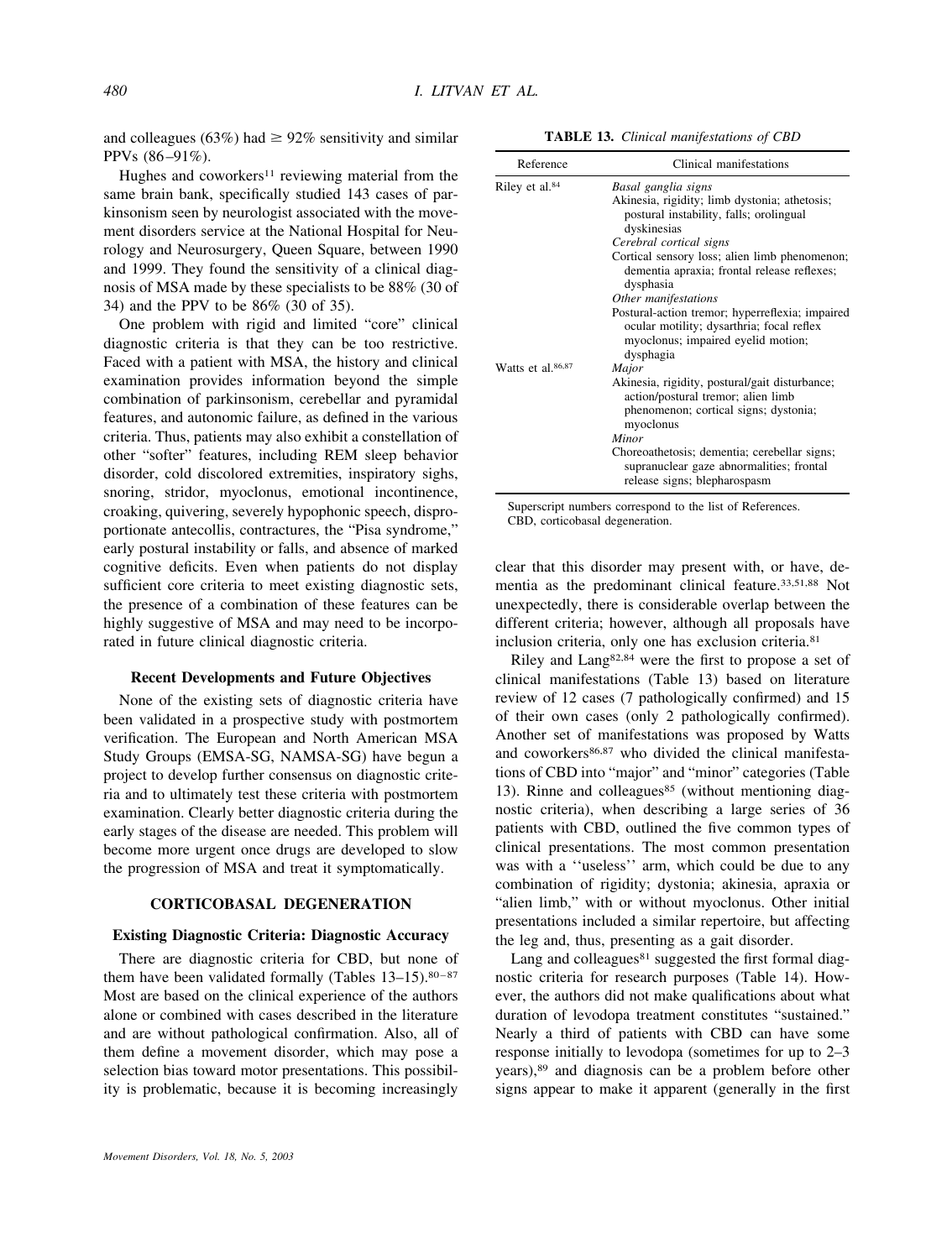| Reference                  | Inclusion criteria                                                                                                                                                                                                                                                              | Exclusion criteria                                                                                                                                                                                       |
|----------------------------|---------------------------------------------------------------------------------------------------------------------------------------------------------------------------------------------------------------------------------------------------------------------------------|----------------------------------------------------------------------------------------------------------------------------------------------------------------------------------------------------------|
| Lang et al. $81$           | Rigidity plus one cortical sign (apraxia, cortical<br>sensory loss, or alien limb) $Or$ Asymmetric<br>rigidity, dystonia and focal reflex myoclonus                                                                                                                             | Early dementia; early vertical gaze palsy; rest tremor; severe<br>autonomic disturbances; sustained responsiveness to<br>levodopa; lesions on imaging studies indicating another<br>pathologic condition |
| Kumar et al. <sup>80</sup> | Chronic progressive course; asymmetric onset;<br>presence of: "higher" cortical dysfunction<br>(apraxia, cortical sensory loss, or alien limb);<br>And<br>Movement disorders - akinetic rigid syndrome-<br>levodopa resistant, and limb dystonia and<br>reflex; focal myoclonus |                                                                                                                                                                                                          |

**TABLE 14.** *Proposed research criteria for CBD*

Superscript numbers correspond to the list of References.

Qualification of clinical features: rigidity, easily detectable without reinforcement; apraxia, more than simple use of limb as an object, clear absence of cognitive or motor deficit; cortical sensory loss, asymmetric, with preserved primary sensation; alien limb phenomenon, more than simple levitation; dystonia, focal in limb, present at rest at onset; myoclonus, reflex myoclonus spreading beyond stimulated digits. CBD, corticobasal degeneration.

year). A second exclusion criterion is the presence of a vertical supranuclear gaze palsy indicating PSP, 80,81 but there is no qualification about the degree or direction of the supranuclear gaze palsy. In a subsequent publication,80 the same group tried to refine these criteria and gave frequency estimates of occurrence in each of the clinical manifestations of CBD at onset, the first 3 years, and later in the course (Table 14).80 Finally, Riley and Lang83 reported an unpublished classification by Maraganore and coworkers (mentioned as a personal communication) which divided clinical diagnostic certainty into possible (progressive course, asymmetric limb rigidity, or apraxia), probable (added focal or appendicular dystonia, myoclonus, or tremor), and definite (added alien limb, cortical sensory loss, and the presence of mirror movements). In a series of nine cases (reported in abstract form) using this set of criteria, only one of the nine cases clinically suspected to have CBD turned out to have the characteristic pathology. Notably, two of three patients with "probable," and both patients classified as "definite" CBD, turned out to have a different diagnosis at autopsy.90

Two studies have looked at the diagnostic accuracy of CBD using clinical features (but not testing any of the above criteria formally). Evaluating 10 autopsy-proven cases of CBD, Litvan and colleagues<sup>51</sup> found that the specificity of the diagnosis of CBD using the clinical features was very high but that the sensitivity was very low, particularly in the first 3 years as well as later on. This finding meant that CBD was underdiagnosed. The main conclusion was that limb dystonia, ideomotor apraxia, myoclonus, and asymmetric akinetic–rigid syndrome, with late onset of gait or balance disturbances, were the best predictors for the diagnosis of CBD. It is important to point out that the cases used in this study

were largely obtained from movement disorders centers. Thus, patients with dementia- or aphasia-predominant phenotypes would not have been included.

Recently, Litvan and coworkers<sup>91</sup> studied differentiating clinical features of 51 patients pathologically diagnosed with PSP (24 cases) and CBD (27 cases) by logistic regression analysis. This method identified two sets of predictors (models) for CBD patients (Table 18). CBD patients presented with lateralized motor (e.g., parkinsonism, dystonia, or myoclonus) and cognitive signs (e.g., ideomotor apraxia, aphasia, or alien limb), whereas PSP patients often had severe postural instability at onset, symmetric parkinsonism, vertical supranuclear gaze palsy, and speech- and frontal-lobe–type features. On the other hand, CBD patients presenting with a nonmotor (termed "dementia") phenotype characterized by early severe frontal dementia and eventually bilateral parkinsonism were generally misdiagnosed.

The main role of diagnostic criteria should be to help differentiate CBD from idiopathic PD and other atypical parkinsonian disorders (mainly PSP) if the patient presents with the classic motor disorder. However, if the patient presents with dementia (as is being increasingly recognized), CBD must be differentiated from other degenerative dementing disorders with which the clinical features overlap.90,92–98 The existing diagnostic criteria have been tailored to address mainly the former presentation. In fact, the proposals of Lang and coworkers<sup>81</sup> and Kumar and colleagues<sup>80</sup> have dementia as an exclusion feature.

None of the diagnostic criteria proposed mention specialized structural or functional imaging studies<sup>99</sup> or specialized electrophysiological tests.100 These tests are not yet robust or sensitive enough to differentiate between CBD and other related conditions. Their utility will only become established after prospective studies demonstrate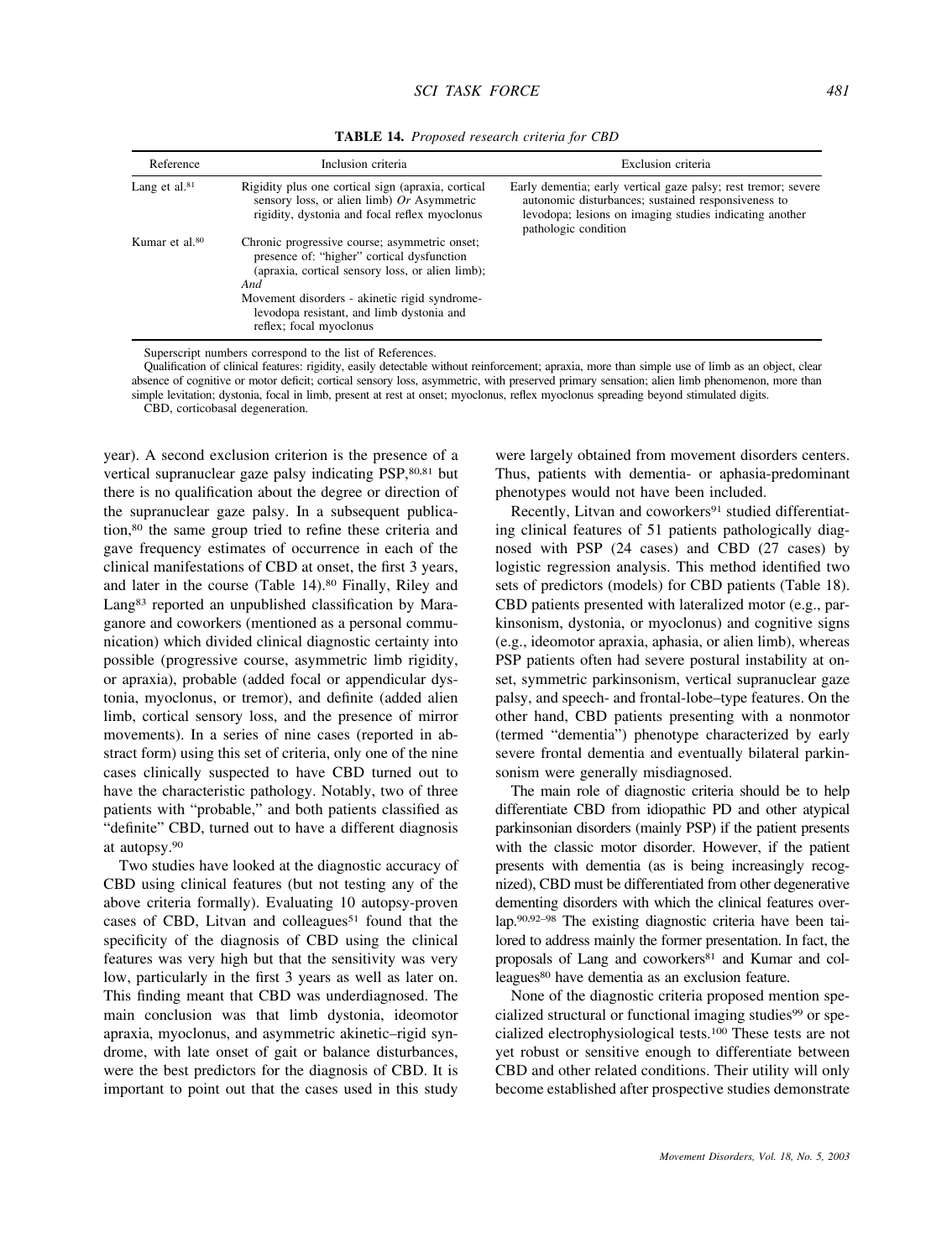good sensitivity and specificity when applied to patients in both early and later stages of the disease.

#### **Recent Developments and Future Objectives**

The challenge for any future criteria for CBD will be to address the issue of nonmotor presentation of CBD with early dementia.<sup>101</sup> In a recent study by Litvan and coworkers,91 CBD cases presenting with early dementia and parkinsonism were more likely to be misdiagnosed. Grimes and colleagues<sup>88</sup> found that dementia was the most common presentation of CBD and a minority of patients demonstrated the "lateralized" disorder, which might be differentiated with criteria such as those outlined (Table 15).

#### **ANCILLARY FEATURES**

Ancillary laboratory tests are usually not included as diagnostic criteria and tend to be used to support a diagnosis or rule out alternative disorders. Although in neurology very few diagnoses are driven by pharmacological responses, levodopa responsiveness still has been considered to be particularly helpful in the diagnosis of PD by some authorities. Most patients, but not all, who have pathologically confirmed PD respond to levodopa during life, although responsiveness is not specific to PD.102 Nearly a third of the patients with PSP respond incompletely to levodopa, and in MSA, this response may be particularly robust in the early months or years of disease.103 Many of these patients remain partially responsive until death. Several authors have observed that levodopa-induced dyskinesias occur more often in PD than in the other parkinsonian disorders. However, this occurrence is not specific to PD, and patients with MSA can have severe dyskinesias that involve the craniocervical area as well as the extremities.103 Specifically in MSA-P, frequent craniocervical dystonia in both untreated and treated patients have been reported.104 Furthermore, a small proportion of PSP and even CBD patients also develop dyskinesias. Challenge tests with a short-acting dopaminergic drug like apomorphine or levodopa have been used to support the clinical diagnosis of early PD.105,106 In a recent review, the accuracy of such pharmacological tests in determining the diagnosis of PD was found to be similar but not superior to the response to chronic levodopa therapy. The authors concluded that the acute testing had the advantage of rapid data acquisition but added that there is a potential for significant adverse events and cost, without direct therapeutic benefit to the patient.107 A false-negative or a false-positive diagnosis suggests that the patient will receive an inappropriate therapy and management. According to Sackett and colleagues<sup>108</sup> "being told that you have a disease when you do not have it is frequently as disabling as actually having it, and almost always more disabling than not knowing that you have a disease, when you do have it."

Disturbances in olfactory function have been described in patients with PD, but the techniques needed to detect these deficits are not generally available to the practicing physician.109 A "parkinsonian" personality has been proposed by some authors, but the lack of specificity of such personality traits (introspection, emotionally rigid, hesitant, and law-abiding) limits any applicability to diagnosis within a general population sample.<sup>110</sup>

There have been suggestions that careful analysis of eye movement abnormalities, which are as common in CBD as in PSP, may help with early differential diagnosis.111 Horizontal saccadic latencies are significantly increased bilaterally in patients with CBD when compared to PSP patients. In contrast, saccadic velocity is slow, especially vertically, in PSP but normal in CBD patients. Saccades are normal in PD. The use of electrooculographic recordings may help differentiate patients with PSP and CBD from those with PD.<sup>111,112</sup> However, it should be kept in mind that, as of yet, there is no prospective study correlating sequential assessments of eye movements antemortem to pathological postmortem diagnosis.

| Model | Predictors                      | Feature            | Odds ratio $f$ | Model               |
|-------|---------------------------------|--------------------|----------------|---------------------|
| A     | Asymmetric parkinsonism         | 11 ( $P < 0.001$ ) | 28             | 33 ( $P < 0.0001$ ) |
|       | Falls at first clinic visit     | 6 (P < 0.01)       | 0.1            |                     |
|       | Cognitive disturbances at onset | 7 (P < 0.008)      | 9              |                     |
| - B   | Cognitive disturbances at onset | 11 ( $P < 0.001$ ) | 72             | 33 ( $P < 0.0001$ ) |
|       | Asymmetric parkinsonism         | 9 (P < 0.002)      | 36             |                     |
|       | Speech disturbances             | 8 (P < 0.005)      | 0.06           |                     |

**TABLE 15.** *Logistic regression analysis models predicting CBD vs. PSP (91)*

Logistic regression analysis contributed to distinguish between 51 patients with the clinicopathologic diagnosis of PSP ( $n = 24$ ) and CBD ( $n = 27$ ). See text for more details. These models have not been cross-validated or evaluated in an independent sample.

CBD, corticobasal degeneration; PSP, progressive supranuclear palsy.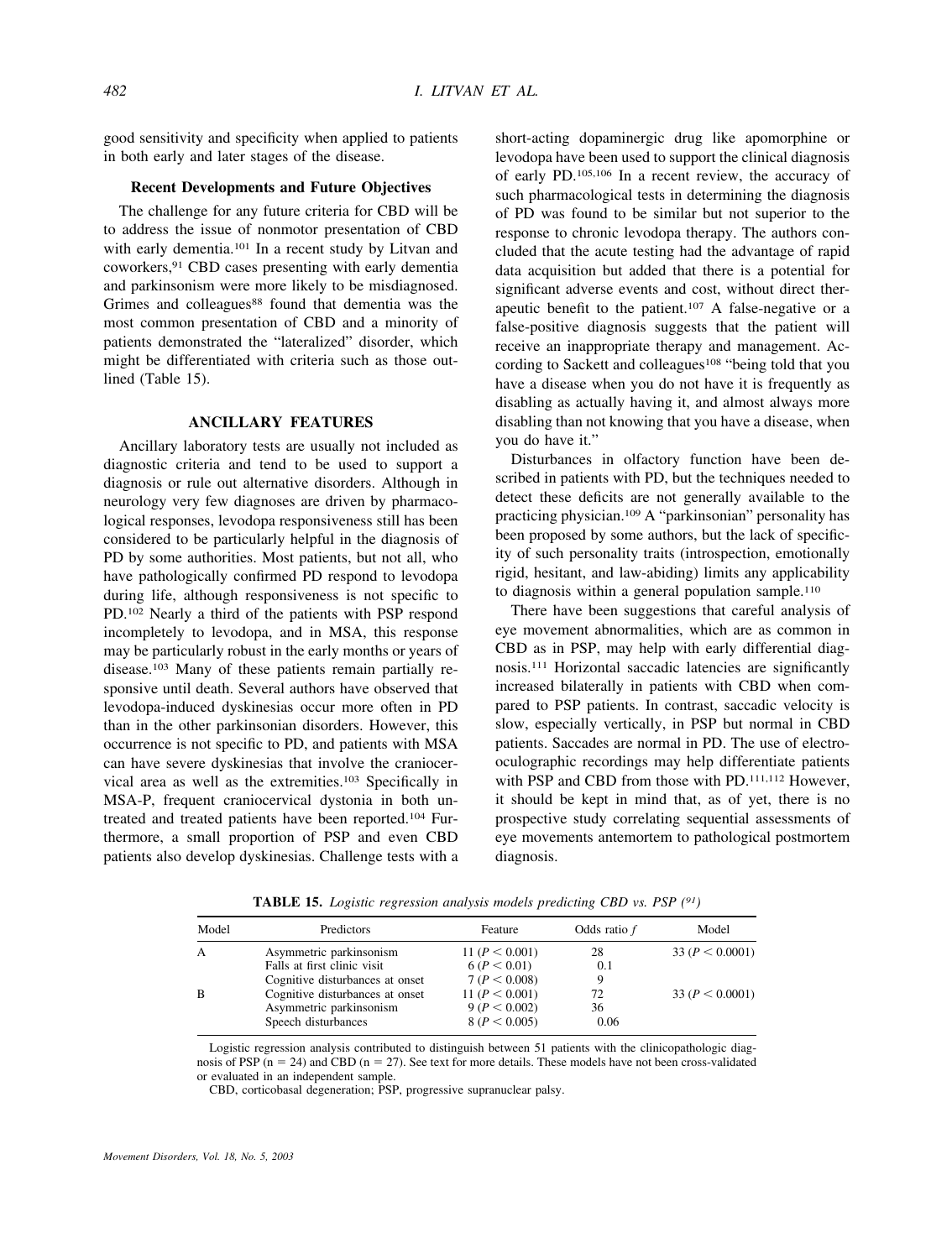The data from studies using magnetic resonance imaging (MRI) suggest that, in T2 MRI scans, the presence of a hyperintense rim at the lateral border of the putamen and hypointensity in or atrophy of the putamen is relatively specific for MSA, particularly in differentiating it from PD and normal control subjects. Additionally, a recent study suggests that diffusion weighted imaging may be even more powerful than the T2 signal change in discriminating MSA-P from PD.68 Also, although infratentorial changes can help to distinguish MSA-P from PD and other forms of atypical parkinsonism such as PSP and CBD, they cannot necessarily differentiate MSA-C from other (spino) cerebellar degenerations.49,113–117 MRI studies show that the axial anteroposterior diameter of the midbrain  $(<17 \text{ mm})$  among other measures (dilation of the third ventricle and frontotemporal lobe atrophy) distinguished patients with PSP from those with MSA, but these distinctions were not helpful to separate PSP from CBD.116 Studies using positron emission tomography and single photon emission computed tomography (SPECT) indicate that markers of presynaptic dopaminergic terminals (e.g., fluorodopa<sup>118</sup> and  $\beta$ -CIT<sup>119</sup>) cannot differentiate among PD, MSA, and PSP<sup>120-123</sup> but may be able to identify subjects with sOPCA who will evolve into an MSA phenotype.75,124 Studies of striatal metabolism using fluorodeoxyglucose<sup>118</sup> appear able to differentiate MSA cases from control subjects and PD patients.125,126 However, both PSP and CBD also show striatal hypometabolism, although the anatomical patterns may differ somewhat in these disorders.127 Similarly, ligands for the dopamine D2 receptor can distinguish MSA cases from control subjects and often from PD patients,<sup>128,129</sup> but binding of these ligands can also be decreased in other atypical parkinsonian syndromes such as PSP.130 Abnormalities in anal and urethral sphincter EMGs have been reported to identify with good sensitivity and specificity patients with MSA.131,132 However, other investigators have suggested that patients with advanced PD133,134 and PSP135,136 may also have an abnormal sphincter EMG. A promising technique to differentiate MSA from PD with autonomic failure is the heart to mediastinal ratio in SPECT studies using [123I]-meta-iodobenzylguanidine, which is structurally similar to norepinephrine and is taken up into postganglionic adrenergic neurons.119,137 Electrophysiologic studies such as the evaluation of the auditory startle response in PSP138,139 and myoclonus in MSA and CBD,140 may also be helpful in distinguishing these disorders.

In summary, certain ancillary tests may help to differentiate the atypical parkinsonism disorders from PD but are less useful in distinguishing between different forms

of atypical parkinsonism. Currently, diagnosis of all these diseases continues to rest on the clinical findings and the judicious use of ancillary studies.

#### **APPENDIX**

## **SIC Task Force for the Study of Diagnostic Criteria for Parkinsonian Disorders**

Chair: Irene Litvan; Members: Kapil Sethi and Christopher Goetz, Parkinson's disease; Gregor Wenning and Ian McKeith, dementia with Lewy bodies; David Burn and Irene Litvan, progressive supranuclear palsy; Kalish Bhatia and Anthony Lang, corticobasal degeneration; Cliff Shults and Niall Quinn, multiple system atrophy.

#### **REFERENCES**

- 1. Litvan I, Agid Y, Jankovic J, et al. Accuracy of clinical criteria for the diagnosis of progressive supranuclear palsy (Steele-Richardson-Olszewski syndrome). Neurology 1996;46:922–930.
- 2. Rajput AH, Rozdilsky B, Rajput A. Accuracy of clinical diagnosis in parkinsonism: a prospective study. Can J Neurol Sci 1991; 18:275–278.
- 3. Hughes AJ, Ben-Shlomo Y, Daniel SE, Lees AJ. What features improve the accuracy of clinical diagnosis in Parkinson's disease: a clinicopathologic study. Neurology 1992;42:1142–1146.
- 4. Wenning GK, Ben-Shlomo Y, Hughes A, et al. What clinical features are most useful to distinguish definite multiple system atrophy from Parkinson's disease? J Neurol Neurosurg Psychiatry 2000;68:434 – 440.
- 5. Gelb DJ, Oliver E, Gilman S. Diagnostic criteria for Parkinson disease. Arch Neurol 1999;56:33–39.
- 6. Gibb WR, Lees AJ. The relevance of the Lewy body to the pathogenesis of idiopathic Parkinson's disease. J Neurol Neurosurg Psychiatry 1988;51:745–752.
- 7. Ward C, Gibb W. Research diagnostic criteria for Parkinson's disease. In: Streifler M, Korczyn A, Melamed E, Youdim M, editors. Advances in neurology: Parkinson's disease: anatomy, pathology, and therapy. New York: Raven Press; 1990.
- 8. Hughes AJ, Daniel SE, Kilford L, Lees AJ. Accuracy of clinical diagnosis of idiopathic Parkinson's disease: a clinico-pathological study of 100 cases. J Neurol Neurosurg Psychiatry 1992;55: 181–184.
- 9. Litvan I, MacIntyre A, Goetz CG, et al. Accuracy of the clinical diagnoses of Lewy body disease, Parkinson disease, and dementia with Lewy bodies: a clinicopathologic study. Arch Neurol 1998; 55:969 –978.
- 10. Hughes AJ, Daniel SE, Lees AJ. Improved accuracy of clinical diagnosis of Lewy body Parkinson's disease. Neurology 2001; 57:1497–1499.
- 11. Hughes AJ, Daniel SE, Ben-Shlomo Y, Lees AJ. The accuracy of diagnosis of parkinsonian syndromes in a specialist movement disorder service. Brain 2002;125:861– 870.
- 12. Jellinger K. The pathology of parkinsonism. In: Marsden C, Fahn S, editors. Movement disorders. London: Butterworths; 1987. p 124 –165.
- 13. Bonifati V, De Michele G, Lucking CB, et al. The parkin gene and its phenotype. Italian PD Genetics Study Group, French PD Genetics Study Group and the European Consortium on Genetic Susceptibility in Parkinson's Disease. Neurol Sci 2001;22:51–52.
- 14. Mizuno Y, Hattori N, Mori H, et al. Parkin and Parkinson's disease. Curr Opin Neurol 2001;14:477– 482.
- 15. Van de Warrenburg BP, Lammens M, Lucking CB, et al. Clinical and pathologic abnormalities in a family with parkinsonism and parkin gene mutations. Neurology 2001;56:555-557.
- 16. McKeith IG, Galasko D, Kosaka K, et al. Consensus guidelines for the clinical and pathologic diagnosis of dementia with Lewy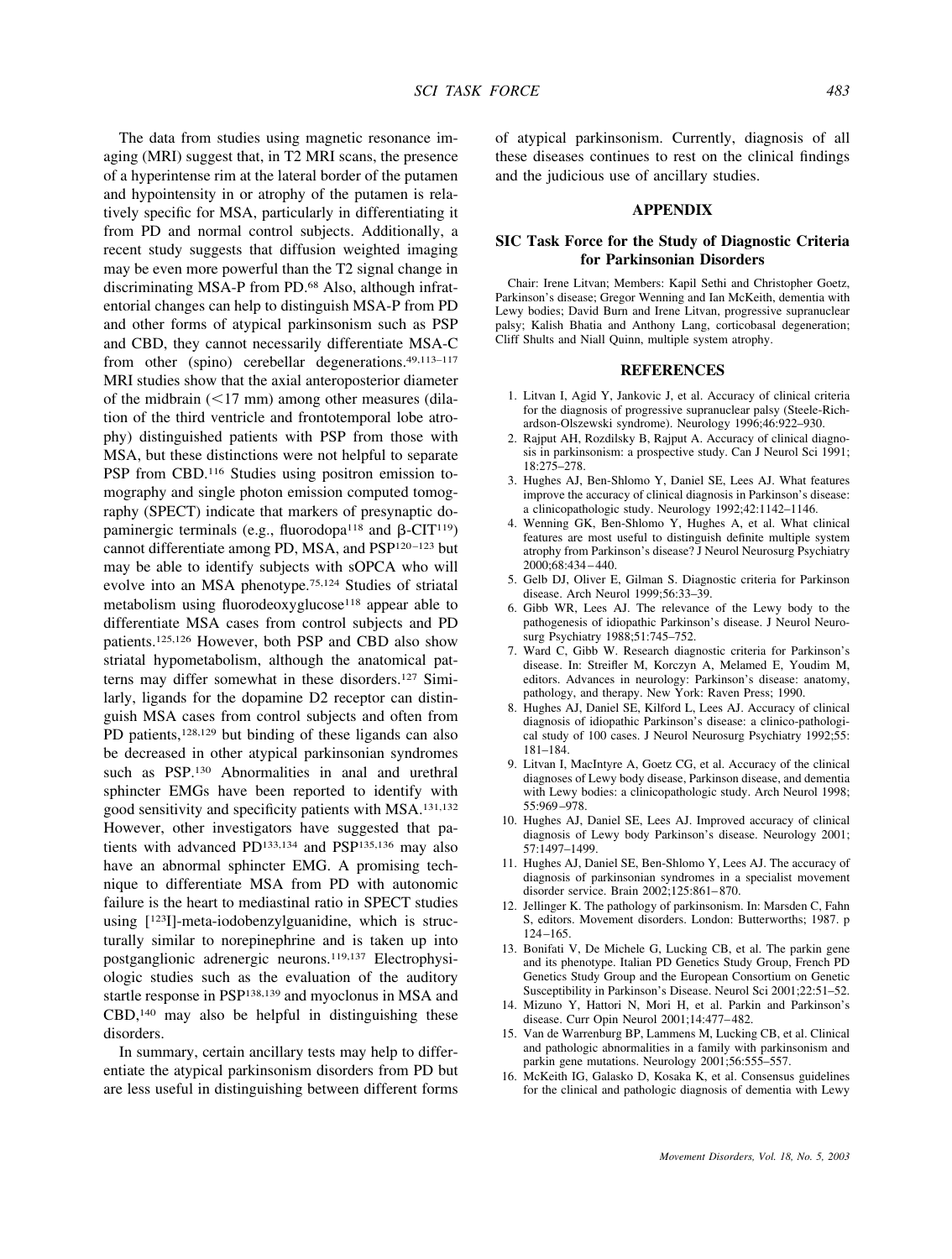bodies (DLB): report of the consortium on DLB international workshop. Neurology 1996;47:1113–1124.

- 17. Boeve BF, Silber MH, Ferman TJ, et al. REM sleep behavior disorder and degenerative dementia: an association likely reflecting Lewy body disease. Neurology 1998;51:363–370.
- 18. Calderon J, Perry RJ, Erzinclioglu SW, et al. Perception, attention, and working memory are disproportionately impaired in dementia with Lewy bodies compared with Alzheimer's disease. J Neurol Neurosurg Psychiatry 2001;70:157–164.
- 19. Gnanalingham KK, Byrne EJ, Thornton A, et al. Motor and cognitive function in Lewy body dementia: comparison with Alzheimer's and Parkinson's diseases. J Neurol Neurosurg Psychiatry 1997;62:243–252.
- 20. Kosaka K, Iseki E. Dementia with Lewy bodies. Curr Opin Neurol 1996;9:271–275.
- 21. Papka M, Rubio A, Schiffer RB. A review of Lewy body disease, an emerging concept of cortical dementia. J Neuropsychiatry Clin Neurosci 1998;10:267–279.
- 22. Hansen L, Salmon D, Galasko D, et al. The Lewy body variant of Alzheimer's disease: a clinical and pathologic entity. Neurology  $1990:40:1-8$ .
- 23. McKeith IG, Perry RH, Fairbairn AF, et al. Operational criteria for senile dementia of Lewy body type (SDLT). Psychol Med 1992;22:911–922.
- 24. Byrne EJ, Lennox G, Godwin-Austen RB, et al. Dementia associated with cortical Lewy Bodies. Proposed diagnostic criteria. Dementia 1991;2:283–284.
- 25. Hohl U, Tiraboschi P, Hansen LA, et al. Diagnostic accuracy of dementia with Lewy bodies. Arch Neurol 2000;57:347–351.
- 26. Holmes C, Cairns N, Lantos P, Mann A. Validity of current clinical criteria for Alzheimer's disease, vascular dementia and dementia with Lewy bodies. Br J Psychiatry 1999;174:45–50.
- 27. Lopez OL, Becker JT, Kaufer DI, et al. Research evaluation and prospective diagnosis of dementia with Lewy bodies. Arch Neurol 2002;59:43– 46.
- 28. Lopez OL, Litvan I, Catt KE, et al. Accuracy of four clinical diagnostic criteria for the diagnosis of neurodegenerative dementias. Neurology 1999;53:1292-1299.
- 29. Luis CA, Barker WW, Gajaraj K, et al. Sensitivity and specificity of three clinical criteria for dementia with Lewy bodies in an autopsy-verified sample. Int J Geriatr Psychiatry 1999;14:526 – 533.
- 30. McKeith IG, Ballard CG, Perry RH, et al. Prospective validation of consensus criteria for the diagnosis of dementia with Lewy bodies. Neurology 2000;54:1050 –1058.
- 31. Mega MS, Masterman DL, Benson DF, et al. Dementia with Lewy bodies: reliability and validity of clinical and pathologic criteria. Neurology 1996;47:1403–1409.
- 32. Verghese J, Crystal HA, Dickson DW, Lipton RB. Validity of clinical criteria for the diagnosis of dementia with Lewy bodies. Neurology 1999;53:1974-1982.
- 33. Wenning GK, Litvan I, Jankovic J, et al. Natural history and survival of 14 patients with corticobasal degeneration confirmed at postmortem examination. J Neurol Neurosurg Psychiatry 1998; 64:184 –189.
- 34. Walker MP, Ayre GA, Cummings JL, et al. The clinician assessment of fluctuation and the one day fluctuation assessment scale. Two methods to assess fluctuating confusion in dementia. Br J Psychiatry 2000;177:252–256.
- 35. Walker MP, Ayre GA, Cummings JL, et al. Quantifying fluctuation in dementia with Lewy bodies, Alzheimer's disease, and vascular dementia. Neurology 2000;54:1616 –1625.
- 36. McKeith IG, Perry EK, Perry RH. Report of the second dementia with Lewy body international workshop: diagnosis and treatment. Consortium on dementia with Lewy bodies. Neurology 1999;53: 902–905.
- 37. Blin J, Baron JC, Dubois B, et al. Positron emission tomography study in progressive supranuclear palsy. Brain hypometabolic

pattern and clinicometabolic correlations. Arch Neurol 1990;47: 747–752.

- 38. Duvoisin RC. Clinical diagnosis. In: Litvan I, Agid Y, editors. Progressive supranuclear palsy: clinical and research approaches. New York: Oxford University Press; 1992. p 15–33.
- 39. Golbe LI. Progressive supranuclear palsy. In: Jankovic J, Tolosa E, editors. Parkinson's disease and movement disorders. Baltimore: Williams and Wilkins; 1993. p 145–161.
- 40. Lees A. The Steele-Richardson-Olszewski syndrome (progressive supranuclear palsy). In: Marsden CD, Fahn S, editors. Movement disorders 2: London: Butterworths; 1987. p 272–287.
- 41. Tolosa E, Valldeoriola F, Marti MJ. Clinical diagnosis and diagnostic criteria of progressive supranuclear palsy (Steele-Richardson-Olszewski syndrome). J Neural Transm Suppl 1994;42:15– 31.
- 42. Collins SJ, Ahlskog JE, Parisi JE, Maraganore DM. Progressive supranuclear palsy: neuropathologically based diagnostic clinical criteria. J Neurol Neurosurg Psychiatry 1995;58:167–173.
- 43. Rojo A, Pernaute RS, Fontan A, et al. Clinical genetics of familial progressive supranuclear palsy. Brain 1999;122:1233–1245.
- 44. Maher ER, Lees AJ. The clinical features and natural history of the Steele-Richardson- Olszewski syndrome (progressive supranuclear palsy). Neurology 1986;36:1005–1008.
- 45. Verny M, Jellinger KA, Hauw JJ, et al. Progressive supranuclear palsy: a clinicopathological study of 21 cases. Acta Neuropathol 1996;91:427– 431.
- 46. Brusa A, Mancardi GL, Bugiani O. Progressive supranuclear palsy 1979: an overview. Ital J Neurol Sci 1980;1:205–222.
- 47. Pillon B, Dubois B, Ploska A, Agid Y. Severity and specificity of cognitive impairment in Alzheimer's, Huntington's, and Parkinson's diseases and progressive supranuclear palsy. Neurology 1991;41:634 – 643.
- 48. Pillon B, Dubois B, Lhermitte F, Agid Y. Heterogeneity of cognitive impairment in progressive supranuclear palsy, Parkinson's disease, and Alzheimer's disease. Neurology 1986;36: 1179 –1185.
- 49. Schrag A, Ben-Shlomo Y, Quinn NP. Prevalence of progressive supranuclear palsy and multiple system atrophy: a cross-sectional study. Lancet 1999;354:1771–1775.
- 50. Litvan I, Agid Y, Calne D, et al. Clinical research criteria for the diagnosis of progressive supranuclear palsy (Steele-Richardson-Olszewski syndrome): report of the NINDS-SPSP international workshop. Neurology 1996;47:1–9.
- 51. Litvan I, Agid Y, Goetz C, et al. Accuracy of the clinical diagnosis of corticobasal degeneration: a clinicopathologic study. Neurology 1997;48:119-125.
- 52. Maraganore DM, Anderson DW, Bower JH, et al. Autopsy patterns for Parkinson's disease and related disorders in Olmsted County, Minnesota. Neurology 1999;53:1342–1344.
- 53. Nath U, Ben-Shlomo Y, Thomson RG, et al. The prevalence of progressive supranuclear palsy (Steele-Richardson-Olszewski syndrome) in the UK. Brain 2001;124:1438 –1449.
- 54. Daniel SE, de Bruin VM, Lees AJ. The clinical and pathological spectrum of Steele-Richardson-Olszewski syndrome (progressive supranuclear palsy): a reappraisal. Brain 1995;118:759-770.
- 55. Davis PH, Bergeron C, McLachlan DR. Atypical presentation of progressive supranuclear palsy. Ann Neurol 1985;17:337–343.
- 56. Matsuo H, Takashima H, Kishikawa M, et al. Pure akinesia: an atypical manifestation of progressive supranuclear palsy. J Neurol Neurosurg Psychiatry 1991;54:397– 400.
- 57. Barclay CL, Lang AE. Dystonia in progressive supranuclear palsy. J Neurol Neurosurg Psychiatry 1997;62:352–356.
- 58. Bergeron C, Pollanen MS, Weyer L, Lang AE. Cortical degeneration in progressive supranuclear palsy. A comparison with cortical-basal ganglionic degeneration. J Neuropathol Exp Neurol 1997;56:726 –734.
- 59. Masucci EF, Kurtzke JF. Tremor in progressive supranuclear palsy. Acta Neurol Scand 1989;80:296 –300.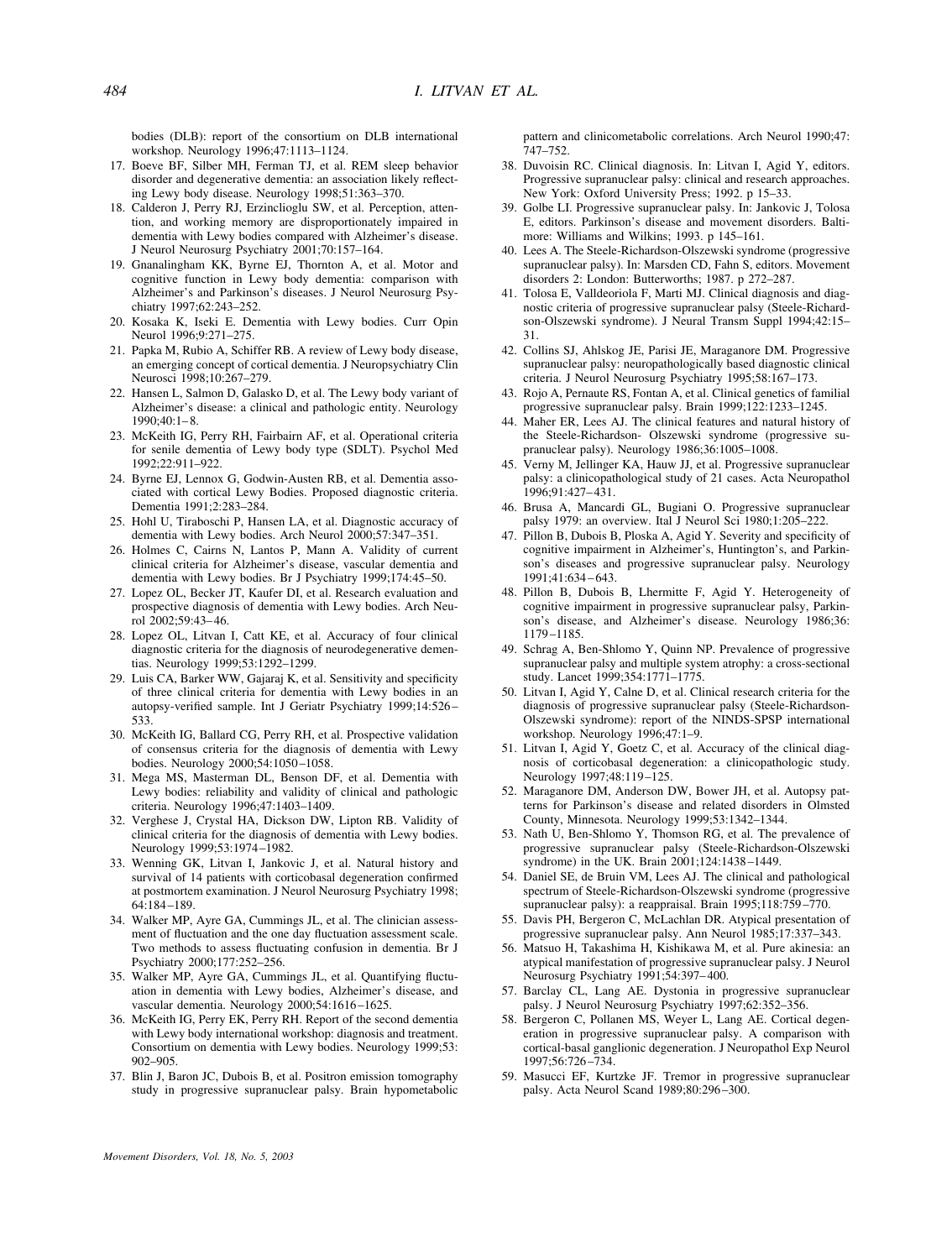- 60. Pharr V, Litvan I, Brat DJ, et al. Ideomotor apraxia in progressive supranuclear palsy: a case study. Mov Disord 1999;14:162–166.
- 61. Schleider MA, Nagurney JT. Progressive supranuclear ophthalmoplegia. Association with cricopharyngeal dysfunction and recurrent pneumonia. JAMA 1977;237:994 –995.
- 62. Averbuch-Heller L, Paulson GW, Daroff RB, Leigh RJ. Whipple's disease mimicking progressive supranuclear palsy: the diagnostic value of eye movement recording. J Neurol Neurosurg Psychiatry 1999;66:532–535.
- 63. Fearnley JM, Revesz T, Brooks DJ, et al. Diffuse Lewy body disease presenting with a supranuclear gaze palsy. J Neurol Neurosurg Psychiatry 1991;54:159 –161.
- 64. Will RG, Lees AJ, Gibb W, Barnard RO. A case of progressive subcortical gliosis presenting clinically as Steele-Richardson-Olszewski syndrome. J Neurol Neurosurg Psychiatry 1988;51: 1224 –1227.
- 65. Litvan I, Mangone CA, McKee A, et al. Natural history of progressive supranuclear palsy (Steele-Richardson-Olszewski syndrome) and clinical predictors of survival: a clinicopathological study. J Neurol Neurosurg Psychiatry 1996;60:615– 620.
- 66. Litvan I, Dickson DW, Buttner-Ennever JA, et al. Research goals in progressive supranuclear palsy. First International Brainstorming Conference on PSP. Mov Disord 2000;15:446 – 458.
- 67. Litvan I. Diagnosis and management of progressive supranuclear palsy. Semin Neurol 2001;21:41– 48.
- 68. Schocke MF, Seppi K, Esterhammer R, et al. Diffusion-weighted MRI differentiates the Parkinson variant of multiple system atrophy from PD. Neurology 2002;58:575–580.
- 69. Buee L, Delacourte A. Comparative biochemistry of tau in progressive supranuclear palsy, corticobasal degeneration, FTDP-17 and Pick's disease. Brain Pathol 1999;9:681-693.
- 70. Di Maria E, Tabaton M, Vigo T, et al. Corticobasal degeneration shares a common genetic background with progressive supranuclear palsy. Ann Neurol 2000;47:374 –377.
- 71. Houlden H, Baker M, Morris HR, et al. Corticobasal degeneration and progressive supranuclear palsy share a common tau haplotype. Neurology 2001;56:1702–1706.
- 72. Papp MI, Kahn JE, Lantos PL. Glial cytoplasmic inclusions in the CNS of patients with multiple system atrophy (striatonigral degeneration, olivopontocerebellar atrophy and Shy-Drager syndrome). J Neurol Sci 1989;94:79 –100.
- 73. Quinn N. Multiple system atrophy: the nature of the beast. J Neurol Neurosurg Psychiatry 1989;(Suppl.):78 – 89.
- 74. Quinn N. Multiple system atrophy. In: Marsden CD, Fahn S, editors. Movement disorders 3. London: Butterworths; 1994. p 262–281.
- 75. Gilman S, Low PA, Quinn N, et al. Consensus statement on the diagnosis of multiple system atrophy. J Neurol Sci 1999;163:94 – 98.
- 76. Colosimo C, Albanese A, Hughes AJ, et al. Some specific clinical features differentiate multiple system atrophy (striatonigral variety) from Parkinson's disease. Arch Neurol 1995;52:294 –298.
- 77. Ewing DJ. Recent advances in the non-invasive investigation of diabetic autonomic neuropathy. In: Bannister R, editor. Autonomic failure: a textbook of clinical disorders of the autonomic nervous system. Oxford: Oxford University Press; 1998. p 667– 689.
- 78. Litvan I, Booth V, Wenning GK, et al. Retrospective application of a set of clinical diagnostic criteria for the diagnosis of multiple system atrophy. J Neural Transm 1998;105:217–227.
- 79. Osaki Y, Ben-Shlomo Y, Wenning G, et al. Do published criteria improve clinical accuracy in multiple system atrophy? Neurology 2002;59:1486 –1491.
- 80. Kumar R, Bergeron C, Pollanen MS, Lang AE. Cortical basal ganglionic degeneration. In: Jankovic J, Tolosa E, editors. Parkinson's disease and movement disorders. Baltimore: Williams and Wilkins; 1998. p 297–316.
- 81. Lang AE, Riley DE, Bergeron C. Cortico-basal ganglionic degeneration. In: Calne DB, editor. Neurodegenerative diseases. Philadelphia: WB Saunders; 1994. p 877-894.
- 82. Riley DE, Lang AE. Cortico-basal ganglionic degeneration. In: Stern MB, Koller WC, editors. Parkinsonian syndromes. New York: Dekker; 1993. p 379 –392.
- 83. Riley DE, Lang AE. Clinical diagnostic criteria. Adv Neurol 2000;82:29 –34.
- 84. Riley DE, Lang AE, Lewis A, et al. Cortical-basal ganglionic degeneration. Neurology 1990;40:1203–1212.
- 85. Rinne JO, Lee MS, Thompson PD, Marsden CD. Corticobasal degeneration. A clinical study of 36 cases. Brain 1994;117:1183– 1196.
- 86. Watts RL, Brewer RP, Schneider JA, Mirra S. Corticobasal degeneration. In: Watts RL, Koller WC, editors. Movement disorders: neurologic principles and practice. New York: McGraw Hill, Inc; 1997. p 611-621.
- 87. Watts RL, Mirra S. Corticobasal ganglionic degeneration. In: Marsden CD, Fahn S, editors. Movement disorders 3. London: Butterworths; 1994. p 282–299.
- 88. Grimes DA, Lang AE, Bergeron CB. Dementia as the most common presentation of cortical-basal ganglionic degeneration. Neurology 1999;53:1969 –1974.
- 89. Kompoliti K, Goetz CG, Boeve BF, et al. Clinical presentation and pharmacological therapy in corticobasal degeneration. Arch Neurol 1998;55:957–961.
- 90. Boeve BF, Maraganore DM, Parisi JE, et al. Pathologic heterogeneity in clinically diagnosed corticobasal degeneration. Neurology 1999;53:795– 800.
- 91. Litvan I, Grimes DA, Lang AE, et al. Clinical features differentiating patients with postmortem confirmed progressive supranuclear palsy and corticobasal degeneration. J Neurol 1999; 246(Suppl. 2):II1–II5.
- 92. Ball JA, Lantos PL, Jackson M, et al. Alien hand sign in association with Alzheimer's histopathology. J Neurol Neurosurg Psychiatry 1993;56:1020 –1023.
- 93. Bhatia KP, Lee MS, Rinne JO, et al. Corticobasal degeneration look-alikes. Adv Neurol 2000;82:169 –182.
- 94. Cannard KR. Creutzfeldt-Jacob disease presenting and evolving as rapidly progressive corticobasal degeneration. Neurology 1998;50:A95.
- 95. Cole M, Wright D, Banker BQ. Familial aphasia: the Pick-Alzheimer spectrum. Trans Am Neurol Assoc 1979;104:175–179.
- 96. Jendroska K, Rossor MN, Mathias CJ, Daniel SE. Morphological overlap between corticobasal degeneration and Pick's disease: a clinicopathological report. Mov Disord 1995;10:111–114.
- 97. Lang AE, Bergeron C, Pollanen MS, Ashby P. Parietal Pick's disease mimicking cortical-basal ganglionic degeneration. Neurology 1994;44:1436 –1440.
- 98. Wojcieszek J, Lang AE, Jankovic J, et al. What is it? Case 1, 1994: rapidly progressive aphasia, apraxia, dementia, myoclonus, and parkinsonism. Mov Disord 1994;9:358 –366.
- 99. Brooks DJ. The early diagnosis of Parkinson's disease. Ann Neurol 1998;44:S10-S18.
- 100. Takeda M, Tachibana H, Okuda B, et al. Electrophysiological comparison between corticobasal degeneration and progressive supranuclear palsy. Clin Neurol Neurosurg 1998;100:94-98.
- 101. Bergeron C, Pollanen MS, Weyer L, et al. Unusual clinical presentations of cortical-basal ganglionic degeneration. Ann Neurol 1996;40:893–900.
- 102. Mark MH, Sage JI, Dickson DW, et al. Levodopa-nonresponsive Lewy body parkinsonism: clinicopathologic study of two cases. Neurology 1992;42:1323–1327.
- 103. Hughes AJ, Colosimo C, Kleedorfer B, et al. The dopaminergic response in multiple system atrophy. J Neurol Neurosurg Psychiatry 1992;55:1009 –1013.
- 104. Boesch SM, Wenning GK, Ransmayr G, Poewe W. Dystonia in multiple system atrophy. J Neurol Neurosurg Psychiatry 2002; 72:300 –303.